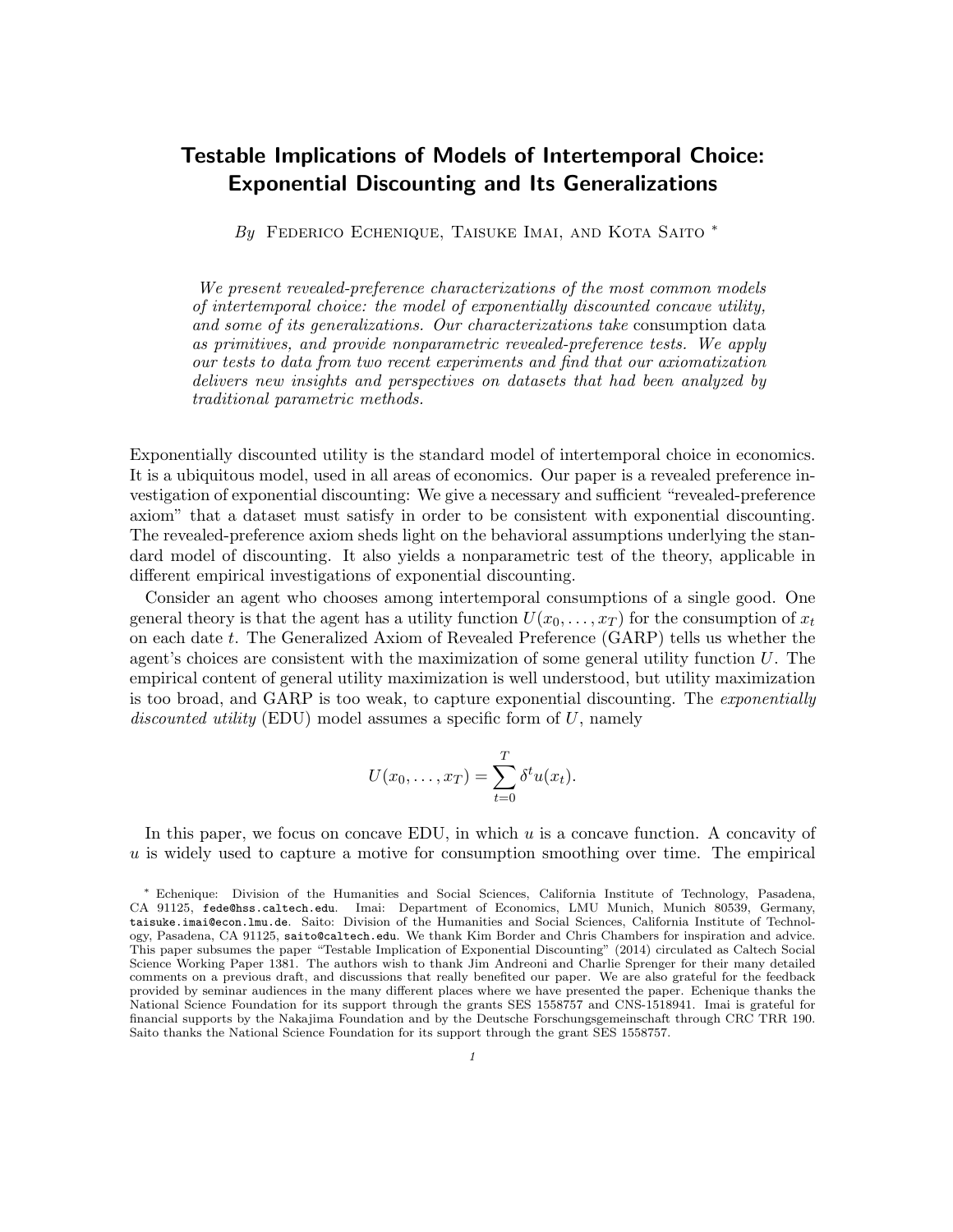content of concave EDU maximization is different from that of general utility maximization, and not well understood in the literature.

The first and most important question addressed in our paper is: What is the version of GARP that allows us to decide whether data are consistent with concave EDU? The revealedpreference axiom that characterizes concave EDU is obviously going to be stronger than GARP. Despite the ubiquity of EDU in economics, the literature on revealed preference has not provided an answer. Our main result is that a certain revealed-preference axiom, termed the "Strong Axiom of Revealed Exponentially Discounted Utility" (SAR-EDU), describes the choice data that are consistent with concave EDU preferences.

SAR-EDU is a version of the "downward-sloping demand" property. It says that, with certain qualifications, prices and quantities must be inversely related. At face value, downwardsloping demand says that consumption may be higher in one period than in another as long as the price of consumption in that period is cheaper. In EDU, the utility from later consumption is discounted. So it is possible that consumption is high, even if it is expensive, as long as it happens early in time: Early consumption is more valuable than later consumption. So SAR-EDU qualifies downward-sloping demand. If consumption is higher in some periods than in others, and these periods occur later in time, then consumption must be cheaper in the later periods with high consumption.

In the paper, we study the empirical content of more general models of time discounting as well, including the quasi-hyperbolic discounting model (QHD; Phelps and Pollak, 1968; Laibson, 1997),  $U(x_0, \ldots, x_T) = u(x_0) + \beta \sum_{t=1}^T \delta^t u(x_t)$ , and time-separable utility (TSU),  $U(x_0,...,x_T) = \sum_{t=0}^T u_t(x_t)$ , where u and  $u_t$  are concave. In the following, we do not explicitly use the concave modifier when there is no risk of confusion. For example, we say EDU to mean concave EDU.

The contribution of our paper is to characterize the empirical content of EDU and its generalizations. We provide revealed-preference axioms (axioms like GARP but stronger) characterizing EDU, QHD, and TSU. Our axioms shed new insights into the behavioral assumptions behind each of these models, and also constitute nonparametric tests. There are, of course, other axiomatizations of these models but they start from different primitives. The well-known axiomatization of EDU by Koopmans (1960), for example, starts from complete preferences over infinite consumption streams.

As additional contributions, we provide a revealed-preference characterization for the general time discounting (GTD) model:  $U(x_0, \ldots, x_T) = \sum_{t=0}^T D(t)u(x_t)$ , where u is concave. GTD is more general than EDU and QHD, while it remains a special case of TSU. We also provide a characterization of the monotone time discounting (MTD) model, in which the discounting function  $D(t)$  is decreasing because of impatience. We believe that these characterizations are useful to understand the behavioral meaning of impatience. MTD includes the models of diminishing impatience and its variations proposed by Halevy (2008) and Chakraborty, Halevy and Saito (forthcoming).

To illustrate the usefulness of our results for empirical work, we carry out an application to data from two recent experiments conducted by Andreoni and Sprenger (2012) (hereafter AS) and Carvalho, Meier and Wang (2016) (hereafter CMW). AS propose the Convex Time Budget (CTB) experimental design, in which subjects are asked to choose from an intertemporal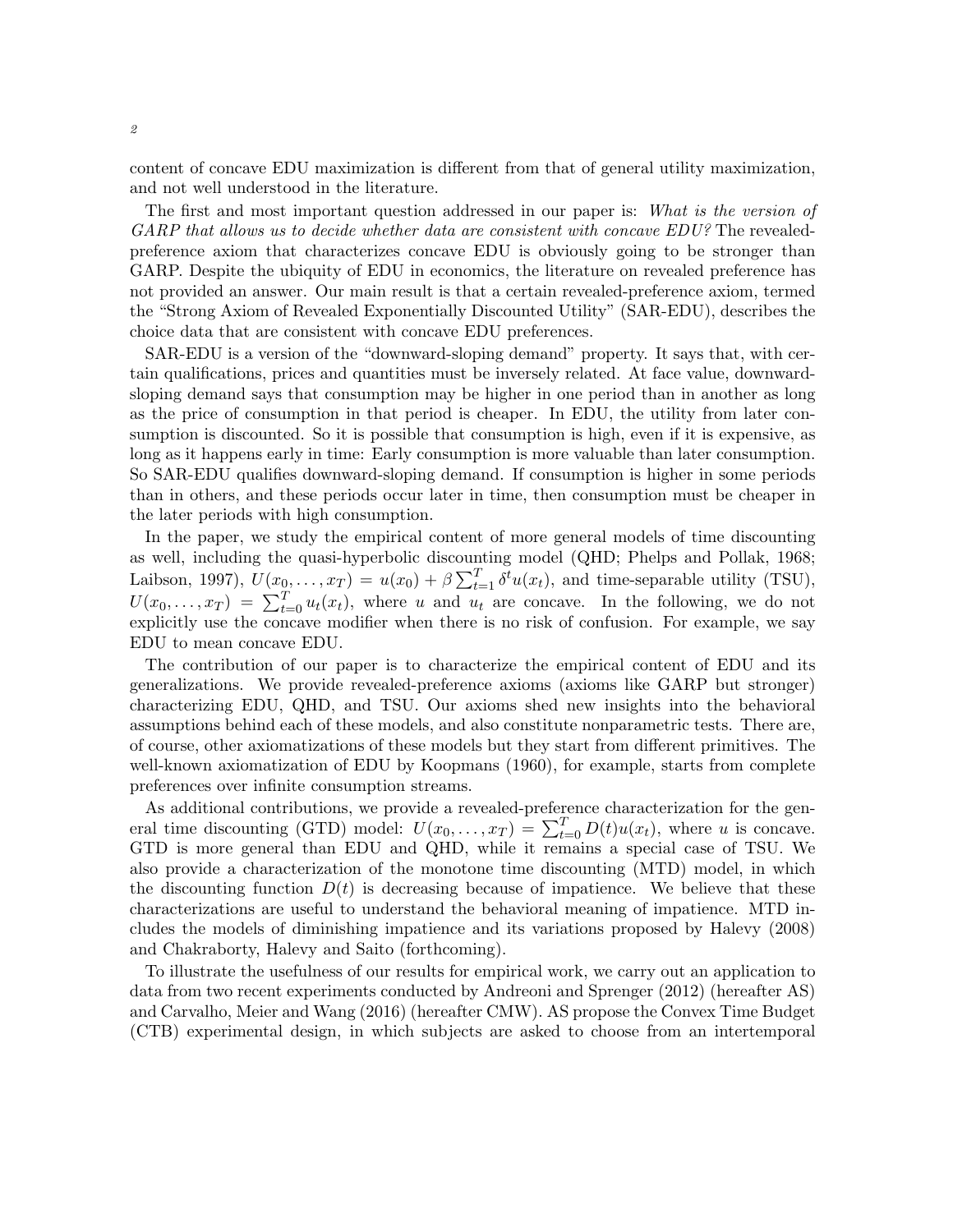budget set. CMW adopt the CTB design, and study the effect of financial resources on intertemporal decision-making.<sup>1</sup>

The applications of our methods to AS's and CMW's data are, we believe, fruitful. We uncover features of individual subjects' behavior that are masked by traditional parametric econometric techniques. Despite some clear differences between the AS and CMW designs, our methods yield similar results. First, the numbers of EDU-rational agents are rather small. Second, there is very little added scope for QHD. In the case of the AS experiment, all subjects rationalized as QHD are also rationalized as EDU. In the case of CMW, a very small number of subjects are QHD, but not EDU, rationalizable. Finally, the number of TSU-rational subjects is about half; the rest of the subjects are not rationalized even by the TSU model.

It should be said that our methods rest on nonparametric revealed-preference tests. As such, the tests are independent of functional form assumptions. The tests are also simple, and tightly connected to economic theory. The methodology used currently by experimentalists rests instead on parametrically estimating a given utility function. Our setup fits the experimental design of AS and CMW, and other CTB experiments, very well, but our results are also applicable more broadly, including to non-experimental field data.

RELATED LITERATURE. — There are different behavioral axiomatizations of EDU in the literature, starting with Koopmans (1960), and followed by Fishburn and Rubinstein (1982), Fishburn and Edwards (1997), and Bleichrodt, Rohde and Wakker (2008).

All of them take preferences or utility functions as primitive. The idea is that the relevant behavior consists of all pairwise comparisons of consumption streams. From an empirical perspective, this assumes an infinite dataset of pairwise comparisons. The difference with our work is that we start from a finite dataset of choices from "economic" budgets instead of pairwise comparisons. One advantage of infinite datasets is that one can talk about the model being identified. There is very little hope to obtain identification with a finite dataset.

In the continuous-time setup, Weibull (1985) gives a general characterization of EDU, also taking preferences as primitives. A more recent paper by Kopylov (2010) also provides a simple axiomatization of EDU in a continuous-time setup.

The QHD model was first proposed by Phelps and Pollak (1968), who did not provide an axiomatization. Several recent studies present a behavioral characterization of QHD, but all take preferences and infinite time horizons as their primitives and therefore differ from our results. See Hayashi (2003), Montiel Olea and Strzalecki (2014), and Galperti and Strulovici (2017) for axiomatizations.

The recent work of Dziewulski (2018) gives a characterization of EDU and QHD for finitely many pairwise comparisons of one-time consumptions in a setup similar to Fishburn and Rubinstein's (1982), but with finite data.

<sup>1</sup>Several recent experimental studies use the CTB design, both in the laboratory and in the field setting, including Andreoni, Kuhn and Sprenger (2015), Augenblick, Niederle and Sprenger (2015), Balakrishnan, Haushofer and Jakiela (forthcoming), Barcellos and Carvalho (2014), Brocas, Carrillo and Tarrasó (2018), Carvalho, Prina and Sydnor (2016), Giné et al. (2018), Janssens, Kramer and Swart (2017), Kuhn, Kuhn and Villeval (2017), Liu, Meng and Wang (2014), Lührmann, Serra-Garcia and Winter (2018), Sawada and Kuroishi (2015), and Sun and Potters (2016). Our methods are largely applicable to data from these experiments.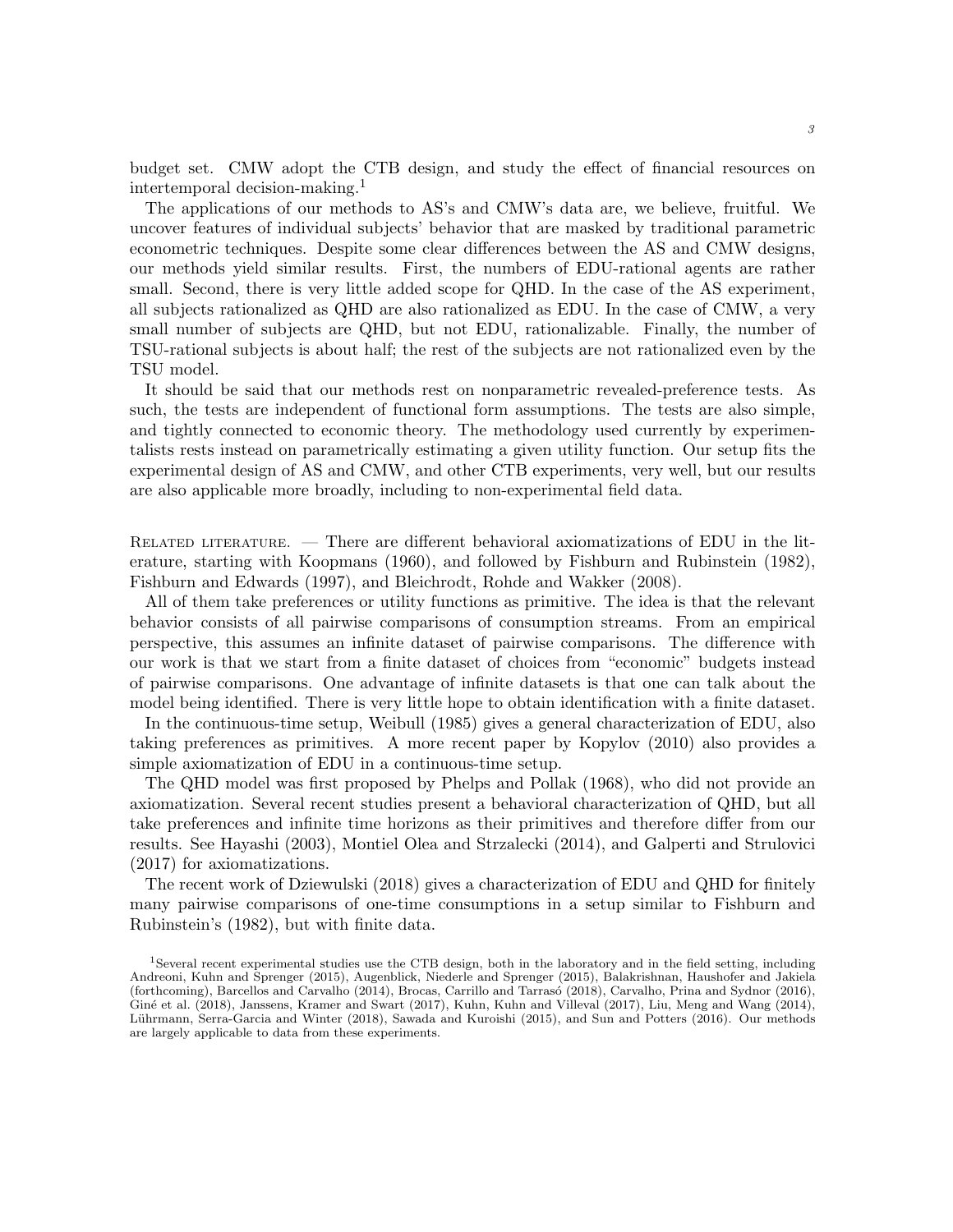Time-separable utility is the most general model we axiomatize. In the application of our test to AS's and CMW's data, however, we found that a significant number of subjects are not TSU rational. This would suggest the importance of a non-time-separable model. The result by Varian (1983) can be interpreted within our context as providing a test of timeseparable utility, although he does not deal with intertemporal choice. His characterization is in terms of the existence of a solution to a system of linear Afriat inequalities. Our characterization is a combinatorial condition. Gilboa (1989) has provided an elegant axiomatization of a non-time-separable utility model. In the paper, by using Anscombe and Aumann's (1963) framework and studying preferences over finite sequences of lotteries, Gilboa (1989) axiomatizes a utility function that can capture a preference for (or an aversion to) variation of utility levels across periods. The paper by Quah (2014) studies (general, non-additive) separability from a revealed-preference perspective. His approach is notable in that he does not need to assume the convexity of preferences.

A few papers focus on data from consumption surveys and Afriat inequalities. Browning (1989) provides a revealed-preference axiom for EDU with  $\delta = 1$  and a single observation. Crawford (2010) investigates intertemporal consumption and discusses a particular violation of TSU, namely habit formation. Crawford (2010) presents Afriat inequalities for the model of habit formation and uses Spanish consumption data to carry out the test (see also Crawford and Polisson, 2014). Adams et al. (2014) work with the Spanish dataset and test EDU within a model of collective decision making at the household level. Aguiar and Kashaev (2018) provide a stochastic revealed-preference approach that is applicable to consumer survey data with measurement error.

It is important to emphasize that the papers on survey data allow for the existence of many goods in each period, but they do not allow for more than one (intertemporal) purchase for each agent. This assumption makes sense because in consumption surveys one typically has a single observation per household. We have instead assumed that there is only one good (money) in each period, but we allow for more than one intertemporal purchase per agent. Allowing for multiple purchases is crucial in order to apply our tests to experimental data. In experiments, a subject is usually required to make many decisions (one choice is chosen randomly to determine the payment to the subject).

#### I. Intertemporal Choice and Discounted Utility

## A. Notational Conventions

For vectors  $x, y \in \mathbb{R}^n$ ,  $x \leq y$  means that  $x_i \leq y_i$  for all  $i = 1, \ldots, n$ ,  $x < y$  means that  $x \leq y$  and  $x \neq y$ , and  $x \ll y$  means that  $x_i \lt y_i$  for all  $i = 1, ..., n$ . The set of all  $x \in \mathbb{R}^n$ with  $0 \leq x$  is denoted by  $\mathbb{R}^n_+$  and the set of all  $x \in \mathbb{R}^n$  with  $0 \ll x$  is denoted by  $\mathbb{R}^n_{++}$ .

Let T be a strictly positive integer; T will be the (finite) duration of time, or time horizon. We abuse notation and use T to denote the set  $\{0, 1, \ldots, T\}$ . A sequence  $(x_0, \ldots, x_T)$  $(x_t)_{t\in T} \in \mathbb{R}_+^T$  will be called a *consumption stream*. There is a single good in each period; the good can be thought of as money. Note that the cardinality of the set T is  $T + 1$ , but this never leads to confusion.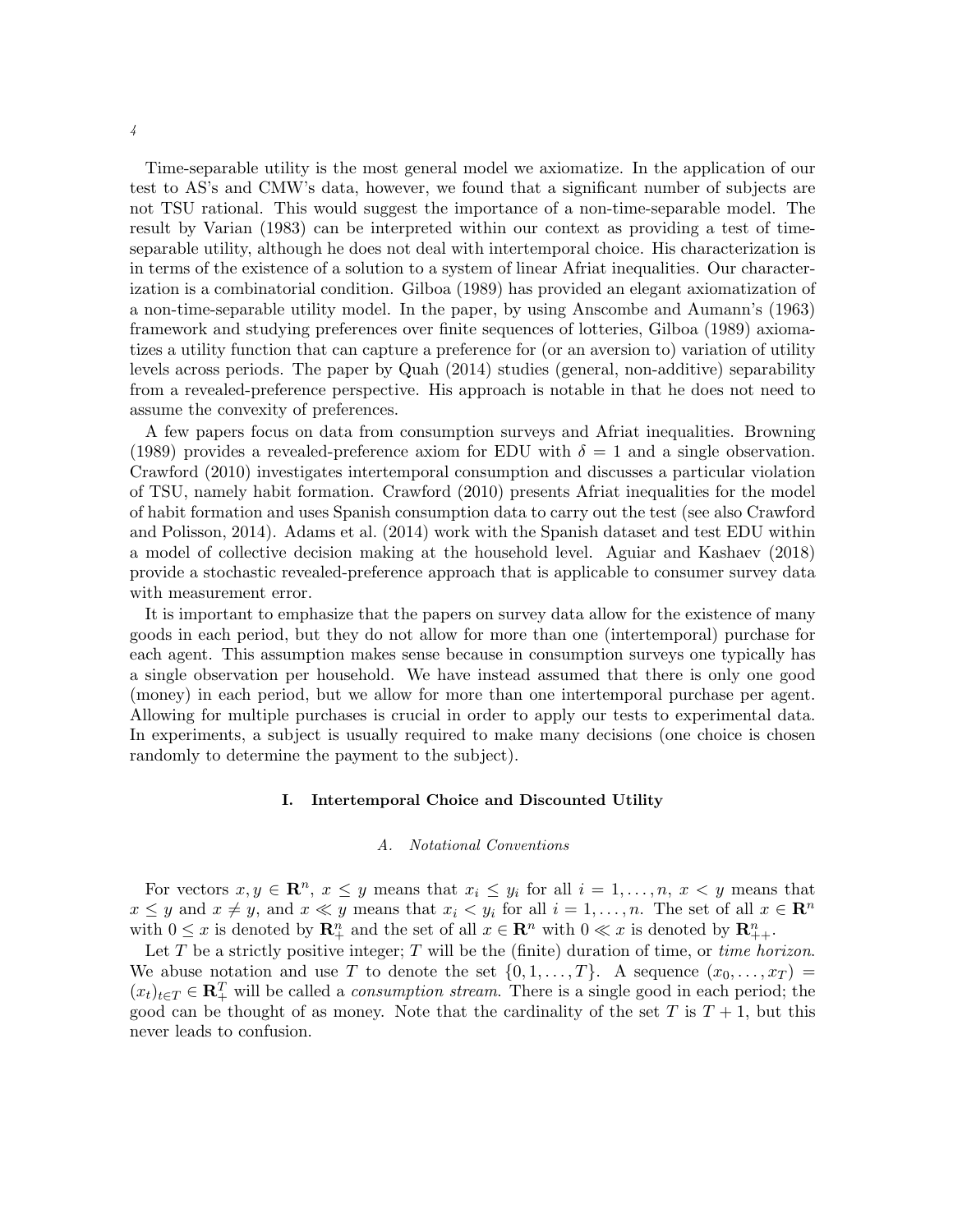REMARK: We can assume more generally that time takes the values  $0, \tau_1, \ldots, \tau_T$ , where  $\tau_i < \tau_{i+1}$  for all  $i < T-1$ . Our results hold without changes. The only requirement on the set of time periods is that it contains 0. We use a general set of time periods in our application to experimental data (see Section III.A).

## B. The Model

The objects of choice in our model are consumption streams. We assume that an agent has a budget  $I > 0$ , faces prices  $p \in \mathbb{R}_{++}^T$ , and chooses an affordable consumption stream  $(x_t)_{t \in T} \in \mathbb{R}_+^T$ . Prices can be thought of as interest rates.

A model is a class of utility functions  $U: \mathbb{R}^T_+ \to \mathbb{R}$ . Classical revealed preference theory focuses on the class  $M$  of locally non-satiated utility functions. An  $M$ -rational agent behaves as if she solves the problem:

$$
\max_{x \in B(p,I)} U(x)
$$

when faced with prices  $p \in \mathbb{R}_{++}^T$  and budget  $I > 0$ . The set  $B(p, I) = \{y \in \mathbb{R}_{+}^T : p \cdot y \leq I\}$  is the *budget set* defined by  $p$  and  $I$ .

The focus in our paper is on more restrictive models. A first model of interest is the class GTD of general time discounting utility functions. This is the class of utility functions  $U: \mathbb{R}_+^T \to \mathbb{R}$  for which there exist functions  $D: T \to \mathbb{R}_+$  and  $u: \mathbb{R}_+ \to \mathbb{R}$  such that u is monotone increasing and concave, and

$$
U((x_t)_{t \in T}) = \sum_{t \in T} D(t)u(x_t).
$$

As mentioned in the introduction, we restrict attention to concave utility. Our results will be silent about the non-concave case. In consequence, we focus on agents who seek to smooth out their consumption over time.<sup>2</sup>

A second model of interest is *exponentially discounted utility*, the class of utility functions  $EDU \subset GTD$  for which  $D(t) = \delta^t$  for some  $\delta \in (0,1]$ . The EDU model is the standard workhorse model of intertemporal choice and ubiquitous in economic theory.

A third model is quasi-hyperbolic discounted utility, obtained as  $QHD \subset GTD$  by setting  $D(0) = 1$  and  $D(t) = \beta \delta^t$  for  $t \ge 1$ , where  $\beta > 0$  and  $\delta \in (0, 1]$ .

# C. The Data

We have said that a model postulates as-if behavior by some agent. To explain what we mean, we have to state what can be observed.

DEFINITION 1: A dataset is a finite collection of pairs  $(x, p) \in \mathbb{R}_+^T \times \mathbb{R}_{++}^T$ .

<sup>2</sup>Strictly speaking, the quasiconcavity of the overall utility function (or the convexity of preferences over consumption streams) captures the notion of consumption smoothing, but in our case, quasiconcavity is equivalent to the concavity of u.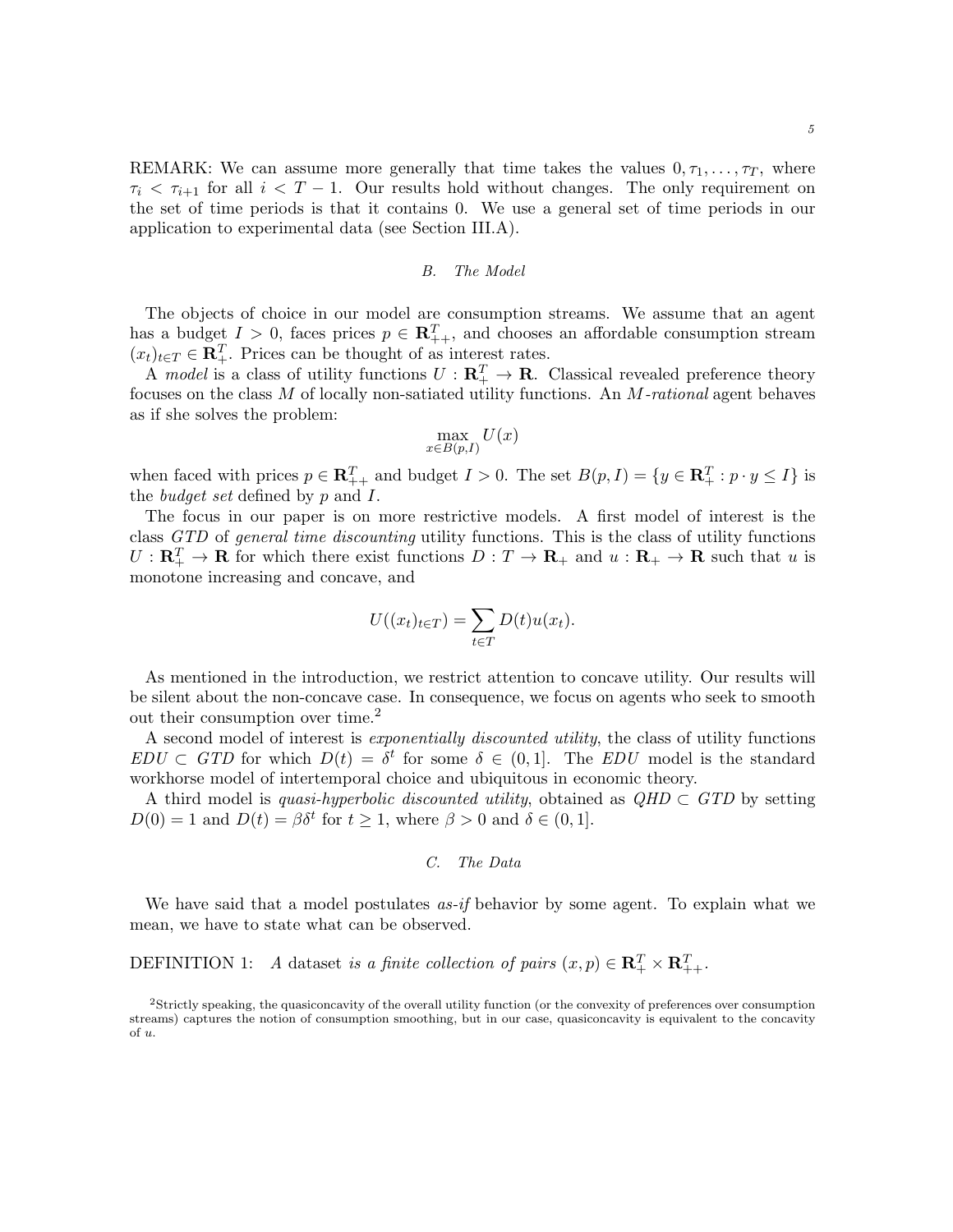A dataset is our notion of observable behavior. The interpretation of a dataset  $(x^k, p^k)_{k=1}^K$ is that it describes K observations of a consumption stream  $x^k = (x_t^k)_{t \in T}$  at some given vector of prices  $p^k = (p_t^k)_{t \in T}$ , and budget  $p^k \cdot x^k = \sum_{t \in T} p_t^k x_t^k$ . We sometimes use K to denote the set  $\{1, \ldots, K\}.$ 

Let us clarify the meaning of a dataset by considering two examples. If we have field consumption data, collected through a consumption survey, then  $K = 1$ . There is one dataset for each agent or household. This is the setup of Browning (1989), for example. On the other hand, if, in an experiment, one subject is asked to make a choice from 45 different budget sets, as in Andreoni and Sprenger  $(2012)$ , then K is 45. It is important to note that our framework allows, but does not require, that  $K > 1$ . Even if  $K = 1$ , our axioms may be violated, and the models are testable.

Our next definition formalizes the concept of as-if choices. Given a model  $M' \subseteq M$ , an agent is consistent with  $M'$ , or chooses as if  $M'$ , if some element of  $M'$  can be used to generate her choices.

DEFINITION 2: Given a model  $M' \subseteq M$ , a dataset  $(x^k, p^k)_{k=1}^K$  is M'-rational if there is  $U \in M'$  such that, for all k,

$$
y \in B(p^k, p^k \cdot x^k) \Longrightarrow U(y) \le U(x^k).
$$

#### D. Results

The characterization of M-rational data is well-known since Afriat (1967): a dataset is M-rational if and only if it satisfies the Generalized Axiom of Revealed Preference (GARP). The Weak Axiom of Revealed Preference (WARP) is necessary, but not sufficient, for Mrationality. See Varian (1983), or Chambers and Echenique (2014), for definitions and an exposition of the basic theory. The starting point for our analysis is a characterization of GTD-rational dataset.

We need a few definitions first. Given a dataset  $(x^k, p^k)_{k=1}^K$ , and an observation k, we say that the pair  $(x_t^k, x_{t'}^k)$  has the *downward-sloping demand property* if  $x_t^k > x_{t'}^k$  implies that  $p_t^k \leq p_{t'}^k$ . This notion is intuitive enough: larger quantities are associated with lower prices. For reasons that shall become clear in Section II, we need to generalize the notion of downward-sloping demand. In particular, we shall generalize the property to collections, or sequences, of pairs that may not be drawn from the same observation  $k$ .

DEFINITION 3: A sequence of pairs  $(x_{t_i}^{k_i}, x_{t_i'}^{k_i'})_{i=1}^n$  is balanced if each k appears as  $k_i$  (on the left of the pair) the same number of times it appears as  $k_i'$  (on the right).<sup>3</sup>

The meaning of a balanced sequence of pairs is simply that the sequence is obtained from rearranging n observations. We introduced the idea of downward-sloping demand for a single observation, and we now extend it to a collection of  $n$  observations, arranged to form a balanced sequence of pairs:

<sup>3</sup>That is,  $\#\{i : k_i = k\} = \#\{i : k'_i = k\}.$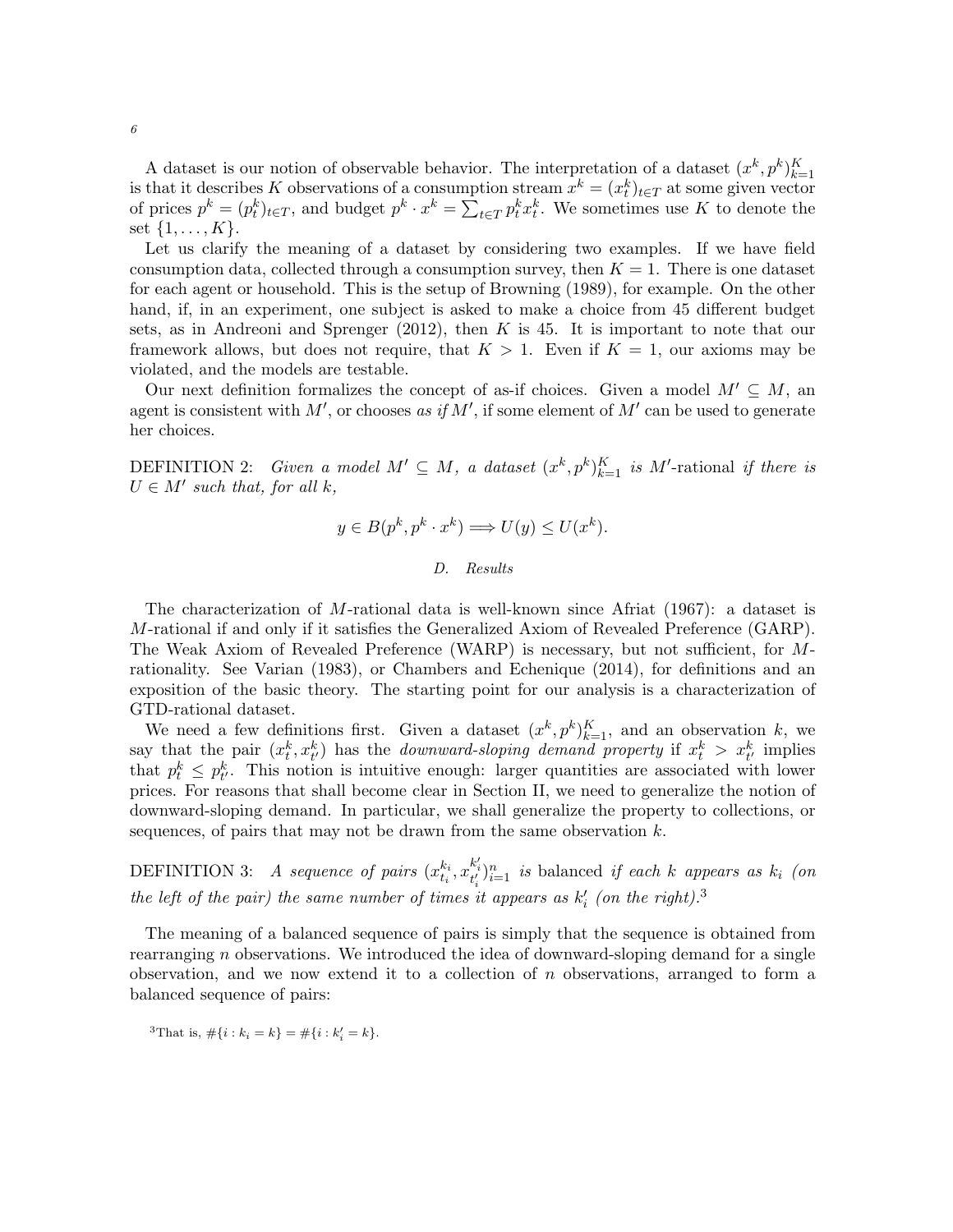DEFINITION 4: A sequence of pairs  $(x_{t_i}^{k_i}, x_{t_i'}^{k_i'})_{i=1}^n$  has the downward-sloping demand property if

$$
x_{t_i}^{k_i} > x_{t_i'}^{k_i'} \text{ for all } i \text{ implies that } \prod_{i=1}^n \frac{p_{t_i}^{k_i}}{p_{t_i'}} \leq 1.
$$

For now, let us just remark that the downward-sloping demand property of a balanced sequence of pairs is a possible generalization of a single pair  $(x_t^k, x_{t'}^k)$  having this property. In Section II we shall explain the ideas behind the definition.

We can now state the first result, due to Echenique and Saito (2015), which serves as the starting point of our analysis. The result characterizes GTD-rational choices by means of an axiom:

Strong Axiom of Revealed General Time Discounted Utility (SAR-GTD): For any balanced sequence of pairs  $(x_{t_i}^{k_i}, x_{t'_i}^{k'_i})_{i=1}^n$ , if each t appears as  $t_i$  (on the left of the pair) the same number of times it appears as  $t_i'$  (on the right), then the sequence has the downward-sloping demand property.

THEOREM 0: A dataset is GTD rational if and only if it satisfies SAR-GTD.

Theorem 0 was obtained by Echenique and Saito (2015) as a characterization of subjective expected utility, in a model of choice under uncertainty. It is straightforward to interpret their result in the context of intertemporal choice.<sup>4</sup> Our main interest in the present paper is in EDU and QHD; two models of intertemporal choice that are far more important in economics than GTD.

Strong Axiom of Revealed Exponentially Discounted Utility (SAR-EDU): For any balanced sequence of pairs  $(x_{t_i}^{k_i}, x_{t_i'}^{k_i'})_{i=1}^n$ , if  $\sum_{i=1}^n t_i \geq \sum_{i=1}^n t_i'$ , then the sequence has the downward-sloping demand property.

THEOREM 1: A dataset is EDU rational if and only if it satisfies SAR-EDU.

Observe the relation between SAR-EDU and SAR-GTD. Both axioms require the downwardsloping demand property to hold in different circumstances. SAR-GTD imposes the property on sequences where each time period appears as  $t'_{i}$  the same number of times it appears as  $t_{i}$ . on sequences where each time period appears as  $t_i$  the same number of times it appears as  $t_i$ .<br>For those sequences we will obviously have  $\sum_{i=1}^n t_i = \sum_{i=1}^n t'_i$ . SAR-EDU, a more restrictive axiom, requires the downward-sloping property to hold when  $\sum_{i=1}^{n} t_i \ge \sum_{i=1}^{n} t'_i$ . Again, we develop an intuition for these axioms in Section II. The proof of Theorem 1 is in Appendix A. It follows ideas introduced in Echenique and Saito (2015).

Next, we turn to QHD. QHD is often proposed as a relaxation of EDU to accommodate situations where EDU is rejected empirically (Ericson and Laibson, 2019). It is therefore

<sup>&</sup>lt;sup>4</sup>States become time periods. Subjective beliefs turn into a discount function D.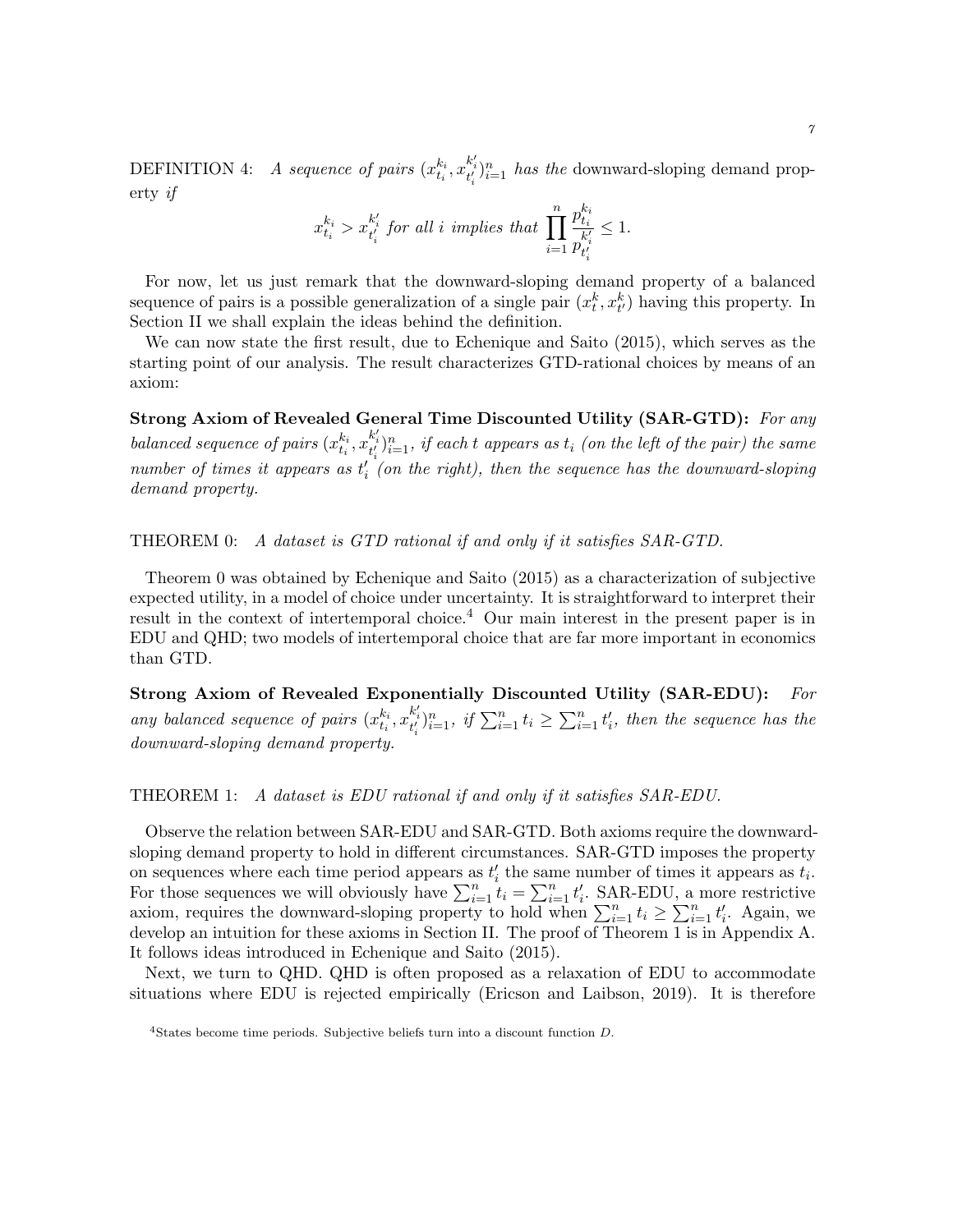important to understand its testable implications. We show that these are captured by the following axiom.

Strong Axiom of Revealed Quasi-Hyperbolic Discounted Utility (SAR-QHD): For any balanced sequence of pairs  $(x_{t_i}^{k_i}, x_{t'_i}^{k'_i})_{i=1}^n$ , if

- (i)  $\sum_{i=1}^n t_i \geq \sum_{i=1}^n t'_i$  and
- (*ii*)  $\#\{i : t_i > 0\} = \#\{i : t'_i > 0\},\$

then the sequence has the downward-sloping demand property.

THEOREM 2: A dataset is QHD rational if and only if it satisfies SAR-QHD.

The proof of Theorem 2 is presented in online appendix A.2.

The interpretation of a dataset is more complicated when we consider tests of QHD. In the case of QHD, we assume that each  $x^k$  is a consumption stream that the agent *commits* to at  $t = 0$ . The reason is that a QHD agent may be dynamically inconsistent, and revise their planned consumption.

The commitment assumption fits perfectly the application in Section III to data from CTB experiments, but it will be violated by field data taken from consumption surveys. It is important to emphasize that the assumption of commitment is not necessary to test the EDU model, which is dynamically consistent.

# E. Discussion

It is easy to propose examples of data that satisfy WARP or GARP, but fail SAR-EDU. In a sense, WARP and GARP are about the levels of expenditure, while SAR-EDU is about the slope of the budget sets. It is interesting that WARP and GARP can often be interpreted as capturing an inverse relation between prices and quantities. SAR-EDU is stronger than WARP or GARP, and it captures a more structured relation between prices and quantities.

It is not obvious from the syntax of SAR-EDU that one can verify whether a particular dataset satisfies SAR-EDU in finitely many steps. We can show that not only is SAR-EDU decidable in finitely many steps, but there is in fact an efficient algorithm that decides whether a dataset satisfies SAR-EDU. Another way to test SAR-EDU is based on the linearized Afriat inequalities (see Lemma 1 in Appendix A). In fact, this is how we proceed in Section III; see in particular the discussion at the end of Section III.A.

Limitations. — We should emphasize that our test does not extend easily to non-concave utilities, or to environments with many goods in each period. As will become clear in Section II, the source of our result is a calculation based on first-order conditions. These are not sufficient for optimality in the absence of concavity, and our approach cannot get off the ground. See Quah (2014) for tests that do not require concavity, and that should be applicable in the intertemporal setting.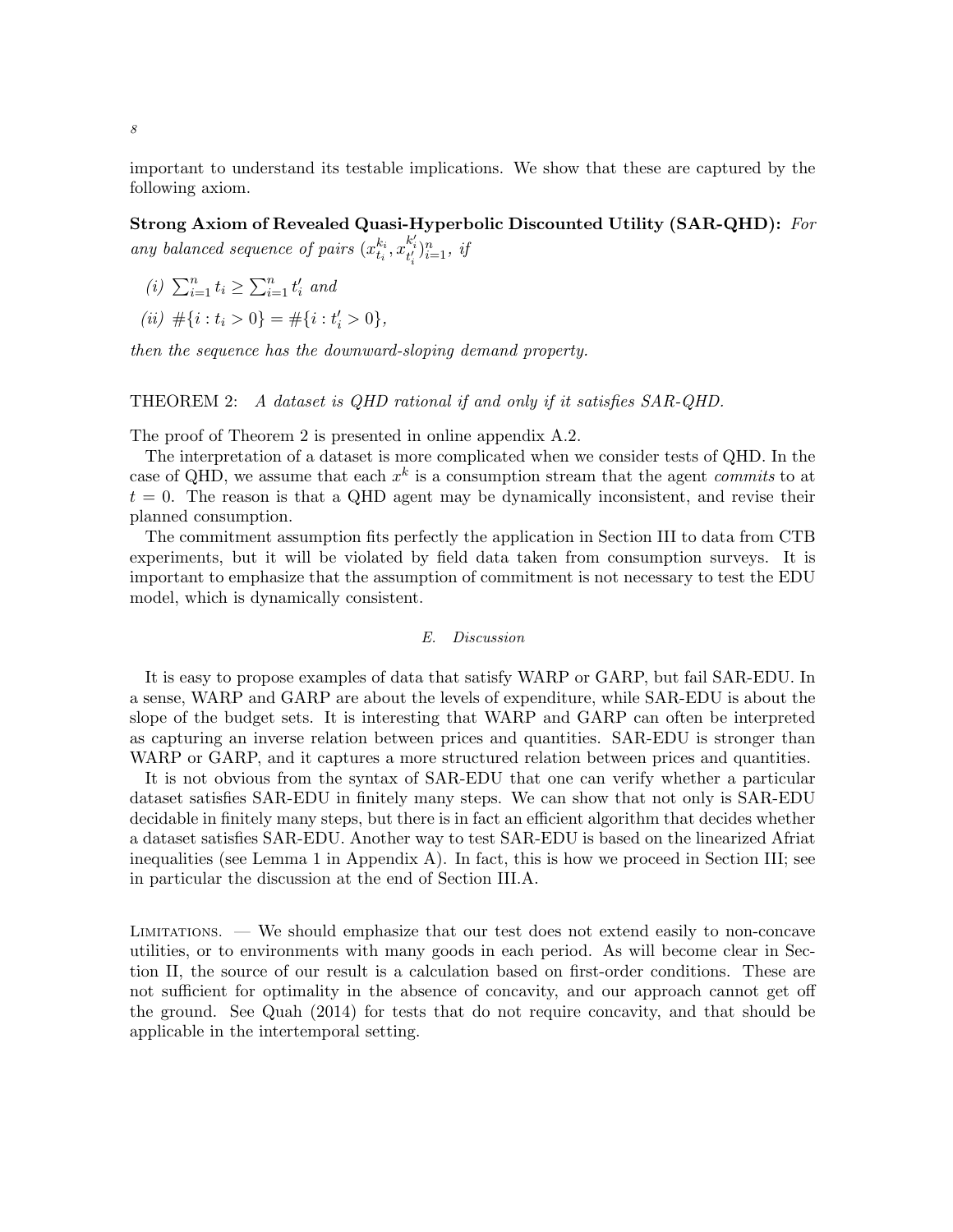As for many goods, the procedure of linearizing Afriat inequalities does not work with many goods, and our approach cannot be applied. For experimental datasets, the one-good assumption is not a limitation, but the application of our methods to survey data requires some aggregation.

# II. Intuition Behind Theorem 1

The point of this section is to "derive" SAR-EDU from the assumption that a dataset is EDU rational. We shall introduce the axiom by deriving the implications of EDU in specific instances and hence develop the basic intuition behind our results. A secondary benefit of this discussion is that the specific instances will be very relevant to our empirical results in Section III.C.

Here we assume, for ease of exposition, that  $u$  is differentiable, but our results do not depend on differentiability.

The first-order condition for maximization of EDU is, for each  $k \in K$  and  $t \in T$ ,

(1) δ tu 0 (x k t ) = λ k p k t .

Here  $\lambda^k$  is the Lagrange multiplier for the problem in the kth observation.<sup>5</sup>

This means, letting  $mrs(x, x') = u'(x)/u'(x')$  denote the marginal rate of substitution (MRS) between  $x$  and  $x'$ , that:

(2) 
$$
\frac{\delta^t}{\delta^{t'}} \text{mrs}(x_t^k, x_{t'}^k) = \frac{p_t^k}{p_{t'}^k}.
$$

The first-order conditions in the form of (2) involve two unobservables: the discount factor δ and marginal utilities  $u'(x_t^k)$ . Quantities  $x_t^k$  and prices  $p_t^k$  are observable. Our approach proceeds by finding that certain implications of the model for the observables  $x^k$  and  $p^k$  must hold, regardless of the values of the unobservables. The implications are that quantities  $x^k$ and prices  $p^k$  be in some sense inversely related.

We derive the axiom by considering increasingly general cases. First, we consider the case of no discounting and one observation ( $\delta = 1$  and  $K = 1$ ). Then, we study the case of no discounting  $(\delta = 1 \text{ and } K \ge 1)$ . Finally, in Section II.C we discuss the general case ( $\delta$  is unknown and  $K \geq 1$  and present the revealed-preference axiom for EDU.

# A. No Discounting and One Observation:  $\delta = 1$  and  $K = 1$

Suppose that  $\delta = 1$  and  $K = 1$ . That is, we seek to impose EDU rationality in the special case when  $\delta$  is known, equals 1, and our dataset has a single observation. Under these assumptions (omitting the k superindex, as  $K = 1$ ) the first-order condition (1) becomes

 $5$ Our informal derivation of the axiom focuses on interior solutions. Our formal result does not depend on interiority, and allows for observations with corner solutions.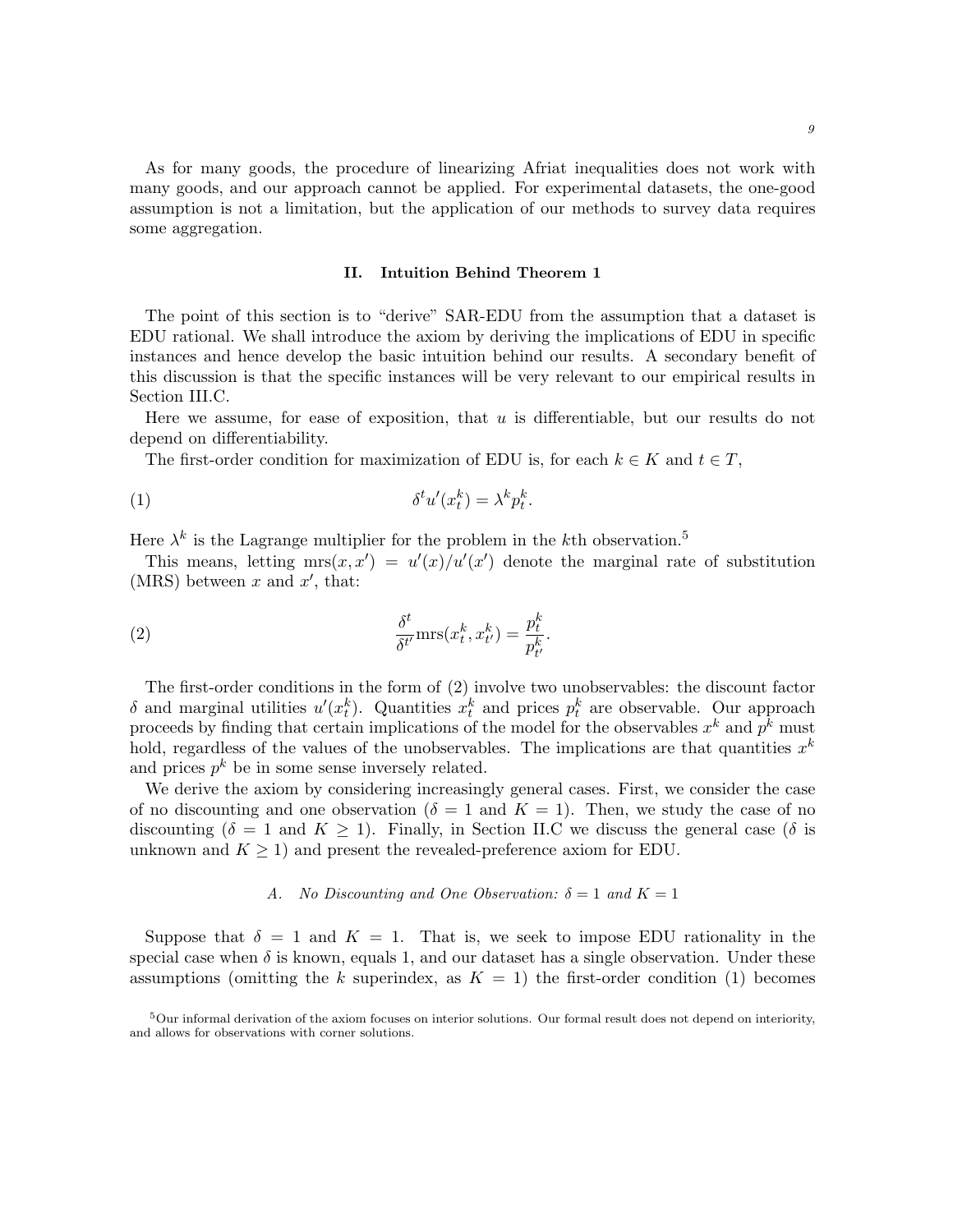$u'(x_t) = \lambda p_t$  for each  $t \in T$ . For each pair  $t, t' \in T$ , (2) takes the form:

$$
\text{mrs}(x_t, x_{t'}) = \frac{p_t}{p_{t'}}.
$$

By concavity of u, for each pair  $t, t' \in T$ , we know that  $\text{mrs}(x_t^k, x_{t'}^k) \leq 1$  when  $x_t > x_{t'}$ . Therefore,

(3) 
$$
x_t > x_{t'} \Longrightarrow \frac{p_t}{p_{t'}} \leq 1.
$$

Thus we obtain a simple implication of EDU rationality: (3) means that demand must slope *down*. For our agent to consume more in period  $t$  than in period  $t'$ , consumption in period  $t$ must be cheaper than in  $t'$ . This "downward-sloping demand axiom" coincides with the axiom obtained by Browning (1989) for the  $\delta = K = 1$  case, and it is the property we referred to above before defining balanced collections of pairs.

Notice that property (3) is a special case of Definition 4 of downward-sloping demand property. The definition is more complicated than (3), and redundant for now, but will prove useful in the sequel. In fact, that every sequence of pairs has the downward-sloping demand property is not only a necessary condition but also a sufficient condition for EDU rationality in the case of  $\delta = 1$  and  $K = 1$ .

# B. No Discounting:  $\delta = 1$

We now take one step towards our general result. Continue to assume that  $\delta = 1$ , but now allow that  $K \geq 1$ . The agent does not discount future utilities, but the dataset may contain multiple observations. The first-order condition (1) becomes  $u'(x_t^k) = \lambda^k p_t^k$  for each  $t \in T$ and each  $k \in K$ . As we discuss later in Section III.C, the case of  $\delta = 1$  is relevant empirically.

If we try to proceed as in the previous section, we might consider two consumption values for observation k:  $x_t^k$ , and  $x_{t'}^k$ . For any two such values, we can consider the first-order condition  $\text{mrs}(x_t^k, x_{t'}^k) = p_t^k/p_{t'}^k$  and conclude that, if  $x_t^k > x_{t'}^k$ , then  $p_t^k/p_{t'}^k \leq 1$ . This downward-sloping demand implication is the same as  $(3)$ , and holds within each observation k, when we compare quantities across periods.

Downward-sloping demand within observations is one implication of the model, but it is not the only one. There are additional implications *across* observations. Consider consumption values for two different observations k and k':  $x_{t_1}^k, x_{t_2}^{k'}, x_{t_3}^{k'}$ , and  $x_{t_4}^k$ . We could consider the two marginal rates of substitution,  $\text{mrs}(x_{t_1}^k, x_{t_4}^k)$  and  $\text{mrs}(x_{t_3}^{k'}, x_{t_2}^{k'})$  and proceed as above to obtain implications within each observation  $k$  and  $k'$ , but we can obtain further implications. We can rearrange MRSs to obtain

$$
\frac{p_{t_1}^k}{p_{t_2}^{k'}} \frac{p_{t_3}^{k'}}{p_{t_4}^k} = \frac{p_{t_1}^k}{p_{t_4}^k} \frac{p_{t_3}^{k'}}{p_{t_2}^{k'}} = \text{mrs}(x_{t_1}^k, x_{t_4}^k) \cdot \text{mrs}(x_{t_3}^{k'}, x_{t_2}^{k'}) = \text{mrs}(x_{t_1}^k, x_{t_2}^{k'}) \cdot \text{mrs}(x_{t_3}^{k'}, x_{t_4}^k).
$$

Moreover, if  $x_{t_1}^k > x_{t_2}^{k'}$  and  $x_{t_3}^{k'} > x_{t_4}^k$ , then  $\text{mrs}(x_{t_1}^k, x_{t_2}^{k'}) \leq 1$  and  $\text{mrs}(x_{t_3}^{k'}, x_{t_4}^k) \leq 1$ . Thus,

10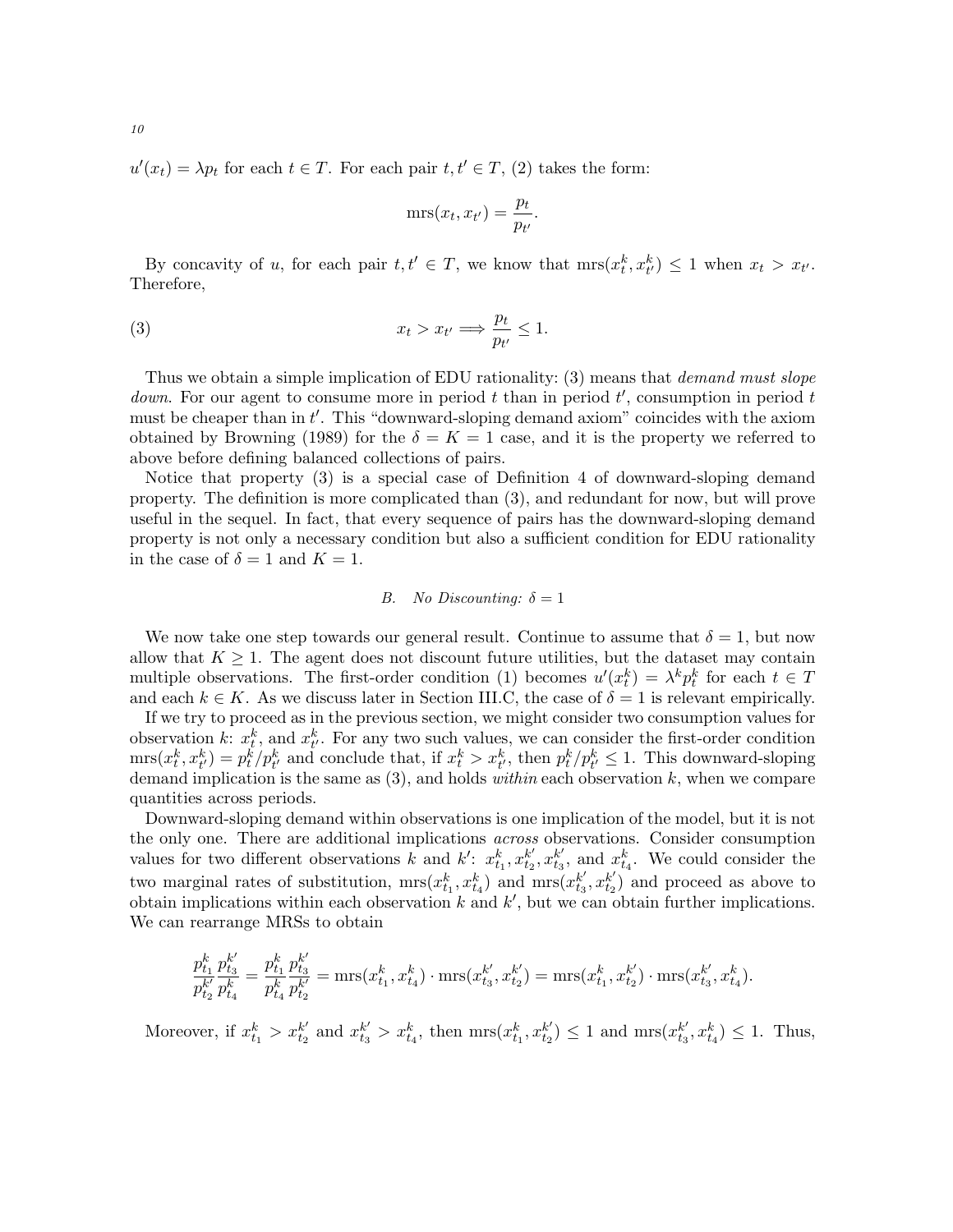we obtain an implication *across* observations:

$$
x_{t_1}^k > x_{t_2}^{k'} \text{ and } x_{t_3}^{k'} > x_{t_4}^k \Longrightarrow \frac{p_{t_1}^k}{p_{t_2}^{k'}} \frac{p_{t_3}^{k'}}{p_{t_4}^k} \leq 1.
$$

This also deserves to be called "downward-sloping demand." The larger consumption in periods  $t_1$  and  $t_3$ , compared to  $t_2$  and  $t_4$ , must be explained by cheaper prices in these periods.

Note the role of balanced collections of pairs: if each  $k$  appears as  $k_i$  (on the left of the pair) the same number of times it appears as  $k_i'$  (on the right), then we are able to derive an implication of EDU rationality. In the example above, we had  $n = 2$  and the two observations were  $x^k$  and  $x^{k'}$ . We rearranged the marginal rates of substitutions from each to obtain additional implications of the model.

When  $K = 1$  the model only has "within-observation" implications, and is characterized by all sequences having the downward-sloping demand property. Now, with  $K \geq 1$ , there are additional "across-observations" implications. Such implications derive from rearranging a collection of n observations. The relevant condition, or axiom, is that any balanced sequence has the downward-sloping demand property. As a corollary of the main theorem, we can show the following result.

PROPOSITION 1: A dataset is EDU rational with  $\delta = 1$  if and only if any balanced sequence has the downward-sloping demand property.

We omit the proof of Proposition 1.

# C. General K and  $\delta$

We now turn to the main situation of interest, when K can be arbitrary and  $\delta$  is unknown. We first considered  $K = \delta = 1$ , and saw that it was enough to consider all possible "withinobservation" marginal rates of substitutions: EDU rationality is characterized by downwardsloping demand. When  $K \geq 1$  we saw that we needed to impose downward-sloping demand for balanced sequences, so as to capture the "across-observations" implications of EDU. When  $\delta$  is unknown we need to further restrict the sequences that are required to satisfy downwardsloping demand.

When  $\delta$  is unknown, larger consumption in one period may not be justified by lower prices. An agent can consume more in period  $t$  than in period  $t'$ , even when the price of consumption is higher in period t, simply because t is sooner than  $t'$ . Consumption in  $t'$  is less valuable than in t by the effect of discounting. The relevant notion of "downward-sloping demand" is that if consumption is larger in later periods, then it must be explained by cheaper prices. Thus  $\sum_{i=1}^{n} t_i \geq \sum_{i=1}^{n} t'_i$  as a condition in SAR-EDU.

In SAR-EDU,  $\sum_{i=1}^n t_i \geq \sum_{i=1}^n t'_i$  means that the consumption quantities  $x_{t_i}^{k_i}$  occur later in time than the quantities  $x_{t_i'}^{k_i'}$ . If we assume that the  $x_{t_i}^{k_i}$  quantities are always larger than the  $x_{t_i'}^{k_i'}$  quantities, then the explanation for such *larger* consumption quantities in *later* periods must be cheaper prices.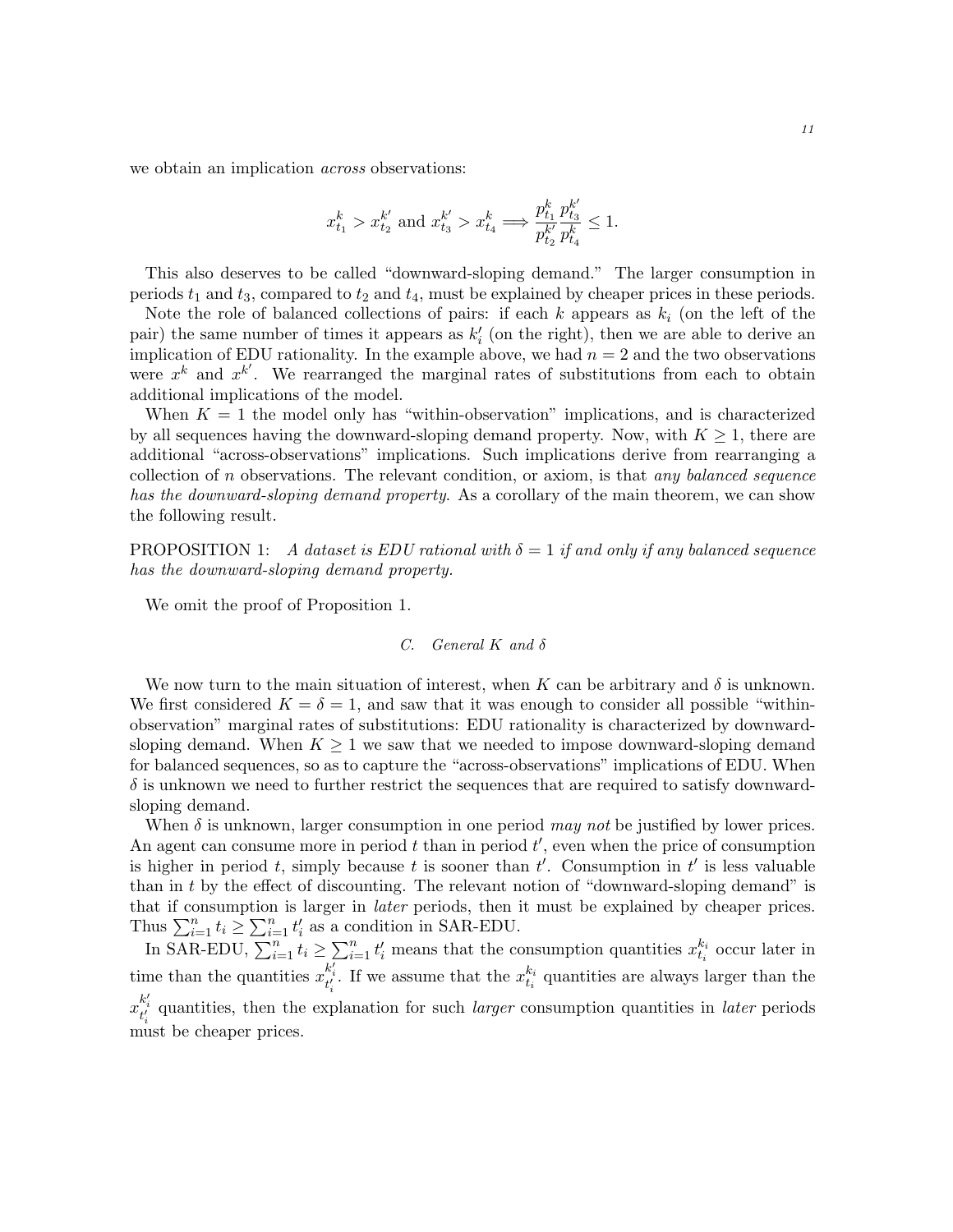As in Sections II.A and II.B, a key idea behind Theorem 1 is to control the effects of the unknowns u and  $\delta$ , by focusing on particular configurations of the data. For example, consider two observations  $x^{k_1}$  and  $x^{k_2}$  and choose four points in time,  $t_1, t_2, t_3$ , and  $t_4$ . By rearranging marginal rates of substitution we obtain that:

$$
\begin{split} \text{mrs}(x_{t_1}^{k_1}, x_{t_4}^{k_1}) \cdot \text{mrs}(x_{t_3}^{k_2}, x_{t_2}^{k_2}) &= \frac{u'(x_{t_1}^{k_1})}{u'(x_{t_2}^{k_2})} \cdot \frac{u'(x_{t_3}^{k_2})}{u'(x_{t_4}^{k_1})} \\ &= \left(\frac{\delta^{t_2}}{\delta^{t_1}} \frac{p_{t_1}^{k_1}}{p_{t_2}^{k_2}}\right) \cdot \left(\frac{\delta^{t_4}}{\delta^{t_3}} \frac{p_{t_3}^{k_2}}{p_{t_4}^{k_4}}\right) \\ &= \delta^{(t_2 + t_4) - (t_1 + t_3)} \frac{p_{t_1}^{k_1}}{p_{t_2}^{k_2}} \frac{p_{t_3}^{k_2}}{p_{t_4}^{k_1}}. \end{split}
$$

Notice that the pairs  $(x_{t_1}^{k_1}, x_{t_2}^{k_2})$  and  $(x_{t_3}^{k_2}, x_{t_4}^{k_1})$  constitute a balanced sequence of pairs because they arise from a rearrangement of two marginal rates of substitutions, one taken from observation  $k_1$  and another from  $k_2$ . Now, if  $x_{t_1}^{k_1} > x_{t_2}^{k_2}$  and  $x_{t_3}^{k_2} > x_{t_4}^{k_1}$  then the concavity of u implies that the product  $\delta^{(t_2+t_4)-(t_1+t_3)}(p_{t_1}^{k_1}/p_{t_2}^{k_2})(p_{t_3}^{k_2}/p_{t_4}^{k_1})$  cannot exceed 1.

Suppose now that the four points in time were chosen so that  $t_1 + t_3 \geq t_2 + t_4$ . Then the discount factor unambiguously increases the value on the left hand side:  $\delta^{(t_2+t_4)-(t_1+t_3)} \geq$ 1 for any  $\delta \in (0,1]$ . Thus  $(p_{t_1}^{k_1}/p_{t_2}^{k_2})(p_{t_3}^{k_2}/p_{t_4}^{k_1})$  cannot exceed 1. The punchline is that  $(p_{t_1}^{k_1}/p_{t_2}^{k_2})(p_{t_3}^{k_2}/p_{t_4}^{k_1}) \leq 1$  follows from knowledge (or imposition) of the concavity of u and  $\delta \in (0,1]$ . In this fashion we again obtain an implication of EDU for prices, an observable entity.

The argument just made extends to arbitrary balanced sequences, and essentially gives the proof of the necessity of the SAR-EDU in Theorem 1. The argument simply amounts to verifying a rather basic consequence of EDU: the consequence of EDU for those situations in which unobservables either do not matter or have a known effect (the effect either resulting from  $u'$  being decreasing or from  $\delta \in (0,1]$ .

What is surprising is that such a basic consequence of the theory is sufficient as well as necessary. The proof of Theorem 1 is in Appendix A. Necessity is, as we have remarked, simple, and follows along the lines described above. The proof of sufficiency is more complicated and follows ideas introduced in Echenique and Saito (2015). We start from first-order conditions, as in the discussion leading up to SAR-EDU. These can be formulated as "Afriat inequalities" (Afriat, 1967), as in many studies of revealed preference. The problem here is that the Afriat inequalities are non-linear, and must be linearized. A key result is then an approximation result, which is complicated because the unknown quantities in the Afriat inequalities take values in a non-compact set.

#### D. Additional Models

The exposition so far has emphasized EDU, the canonical model of intertemporal choice. We now turn to other important models that can be analyzed through our techniques. Some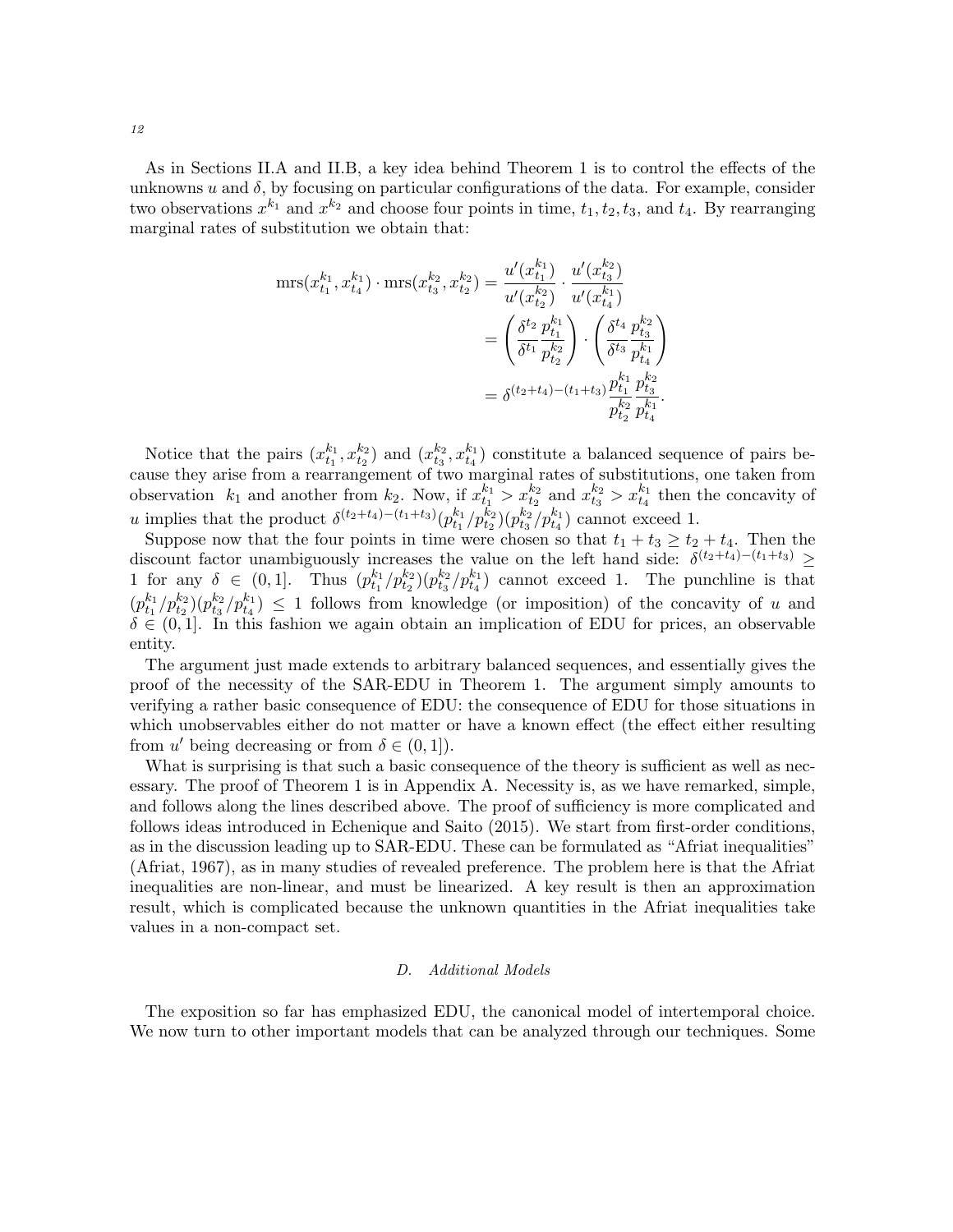of these models will turn out to be quite important in our empirical applications.

The first model is time-separable utility. It is the most general class of utility functions we consider, and a natural benchmark to understand the empirical failures of EDU. We will want to know when a dataset fails EDU simply because it is not TSU-rational, and when it fails other aspects of EDU.

The *time-separable utility* (TSU) model is the class of utility functions  $U$  for which there exists concave and strictly increasing functions  $u_t : \mathbf{R}_+ \to \mathbf{R}$ , for  $t \in T$  such that  $U(x) =$  $\sum_{t \in T} u_t(x_t)$ .

Strong Axiom of Revealed Time-Separable Utility (SAR-TSU): For any balanced sequence of pairs  $(x_{t_i}^{k_i}, x_{t_i'}^{k_i'})_{i=1}^n$ , if  $t_i = t_i'$  for all i, then the sequence has the downward-sloping demand property.

SAR-TSU imposes the downward-sloping demand property on fewer sequences than those constrained by SAR-EDU or SAR-QHD. Note that, in contrast with EDU and QHD, TSU imposes no within-observation constraints. All the constraints must be across observations (and within periods). This means, for example, that all datasets with  $K = 1$  are TSU rational. The across-observations constraints are also present in SAR-EDU and SAR-QHD to reflect that EDU and QHD are time-separable models. But SAR-EDU and SAR-QHD have additional within-observation constraints.

It is easy to observe that TSU model can be seen as the state-dependent utility (SDU) model of choice under uncertainty if we reinterpret the set of periods as the set of states. Echenique and Saito (2015) characterize SDU model by Strong Axiom of Revealed State-Dependent Utility. This axiom is equivalent to SAR-TSU under the reinterpretation of the set of periods as the set of states.

Finally, we turn to two special cases of models that we have already considered. One special case is monotone time discounting (MTD): the class of utility functions  $MTD \subset GTD$ for which  $D(t)$  is a monotone decreasing sequence. MTD includes the models of diminishing impatience and strong diminishing impatience (Chakraborty, Halevy and Saito, forthcoming; Halevy, 2008).

Strong Axiom of Revealed Monotone Time Discounted Utility (SAR-MTD): For any balanced sequence of pairs  $(x_{t_i}^{k_i}, x_{t_i'}^{k_i'})_{i=1}^n$ , if there is a permutation  $\pi$  of  $\{1, 2, ..., n\}$  such that  $t_i \geq t'_{\pi(i)}$ , then the sequence has the downward-sloping demand property.

The other special case is *present-biased QHD*: the class of utility functions  $PQHD \subset QHD$ in which  $\beta \leq 1$ .

Strong Axiom of Revealed Quasi-Hyperbolic Present-Biased Utility (SAR-PQHD): For any balanced sequence of pairs  $(x_{t_i}^{k_i}, x_{t'_i}^{k'_i})_{i=1}^n$ , if

- (i)  $\sum_{i=1}^n t_i \geq \sum_{i=1}^n t'_i$  and
- (*ii*)  $\#\{i : t_i > 0\} \ge \#\{i : t'_i > 0\},\$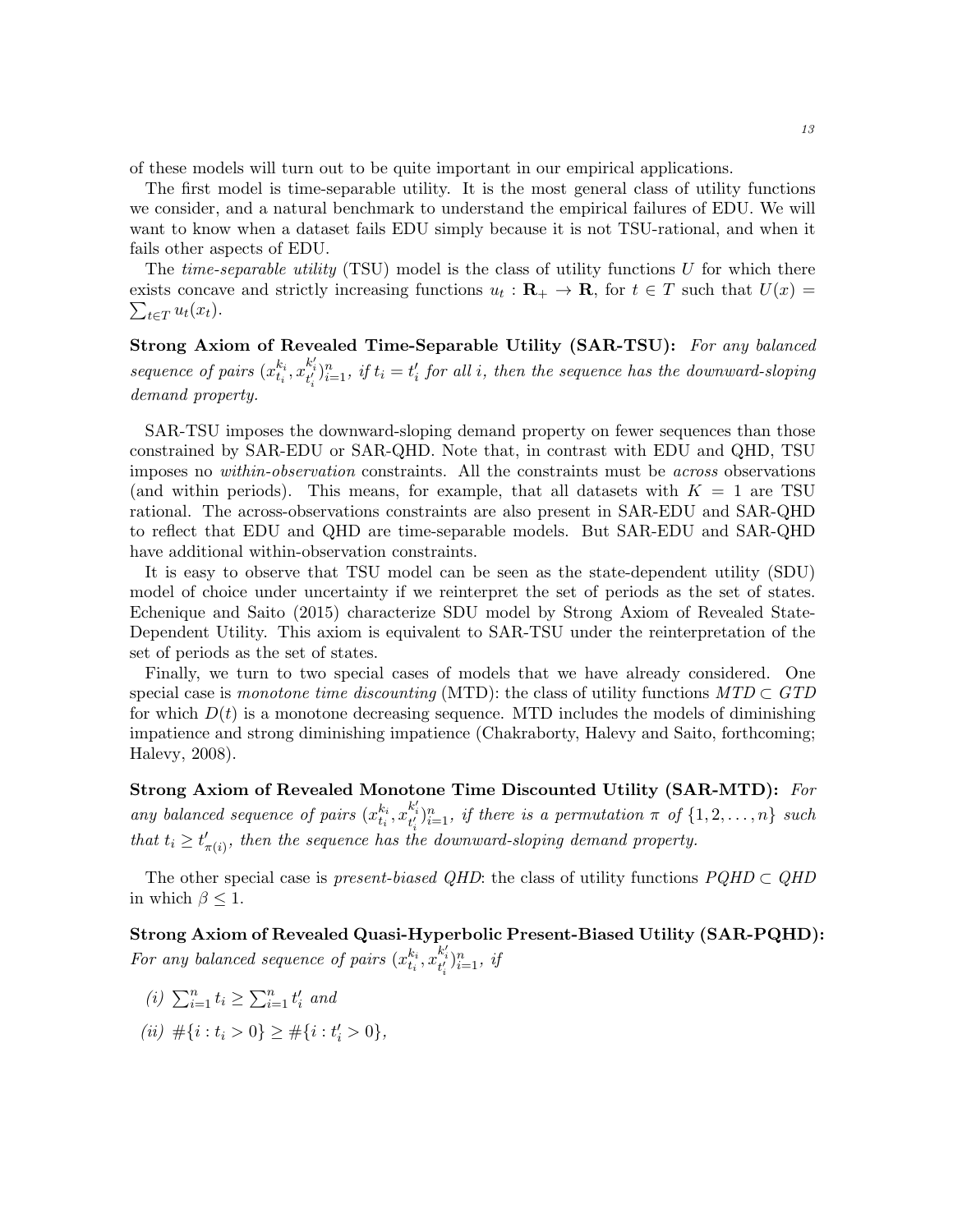then the sequence has the downward-sloping demand property.

THEOREM 3: For  $M' \in \{TSU, MTD, PQHD\}$ , a dataset is M'-rational if and only if it satisfies SAR-M'.

#### E. Discussion

The axiomatizations in Theorems 0 to 3 serve three different purposes. First, they describe the behaviors that are consistent with EDU and its generalizations; as we have seen these behaviors involve versions of a "qualified" downward-sloping demand property. Second, the precise form of the qualifications involved reflects how each theory imposes weaker or stronger properties. Thus GTD requires the property to hold for a balanced sequence of pairs where each t appears the same number of times on the left and of the right of each pair, while EDU requires if for sequences that satisfy a weaker property. These restrictions make sense given the functional for in each representation. For GTD all time periods have the same "standing," while in EDU the amount of time that has elapsed since the first time period matters. Third, the axioms function as nonparametric tests. As we shall see, for practical purposes it is often more convenient to analyze the underlying Afriat inequalities. But the axioms still describe useful simple patterns of violations that help categorize how the data violates EDU: see the results in Section III.C.

# III. Empirical Illustration

We use our theoretical framework to analyze data from two experiments: Andreoni and Sprenger (2012, AS) and Carvalho, Meier and Wang (2016, CMW). Section III.A presents a quick summary of the data from these experiments.

The two experiments differ in the number of subjects and the number of choices made by a subject. The number of subjects is 97 for AS, and over 1,000 for CMW. The number of questions asked is also quite different, with AS asking subjects to choose in 45 different situations, and CMW asking for 12 choices. Despite such differences, CMW follow AS's basic design, and our methods are directly applicable to data from either experiment.

# A. Description of the Data

AS introduce an experimental method called the Convex Time Budget (CTB). The CTB design fits our framework very well. In AS's experiment, subjects were asked to allocate 100 experimental tokens between "sooner" (time  $\tau$ ) and "later" (time  $\tau + d$ ) accounts. Tokens allocated to each account had a value of  $a<sub>\tau</sub>$  and  $a<sub>\tau+d</sub>$ , converting experimental currency unit into real monetary value for final payments. The gross interest rate over  $d$  days is given by  $a_{\tau+d}/a_{\tau}$ . There were three possible sooner dates  $\tau \in \{0, 7, 35\}$ , three possible delays  $d \in \{35, 70, 98\}$  (both in days), and five different pairs of conversion rates  $(a_{\tau}, a_{\tau+d})$  for each  $(\tau, d)$  pair. Each subject completed 45 decisions. See Figure B.1 in the online appendix for an illustration.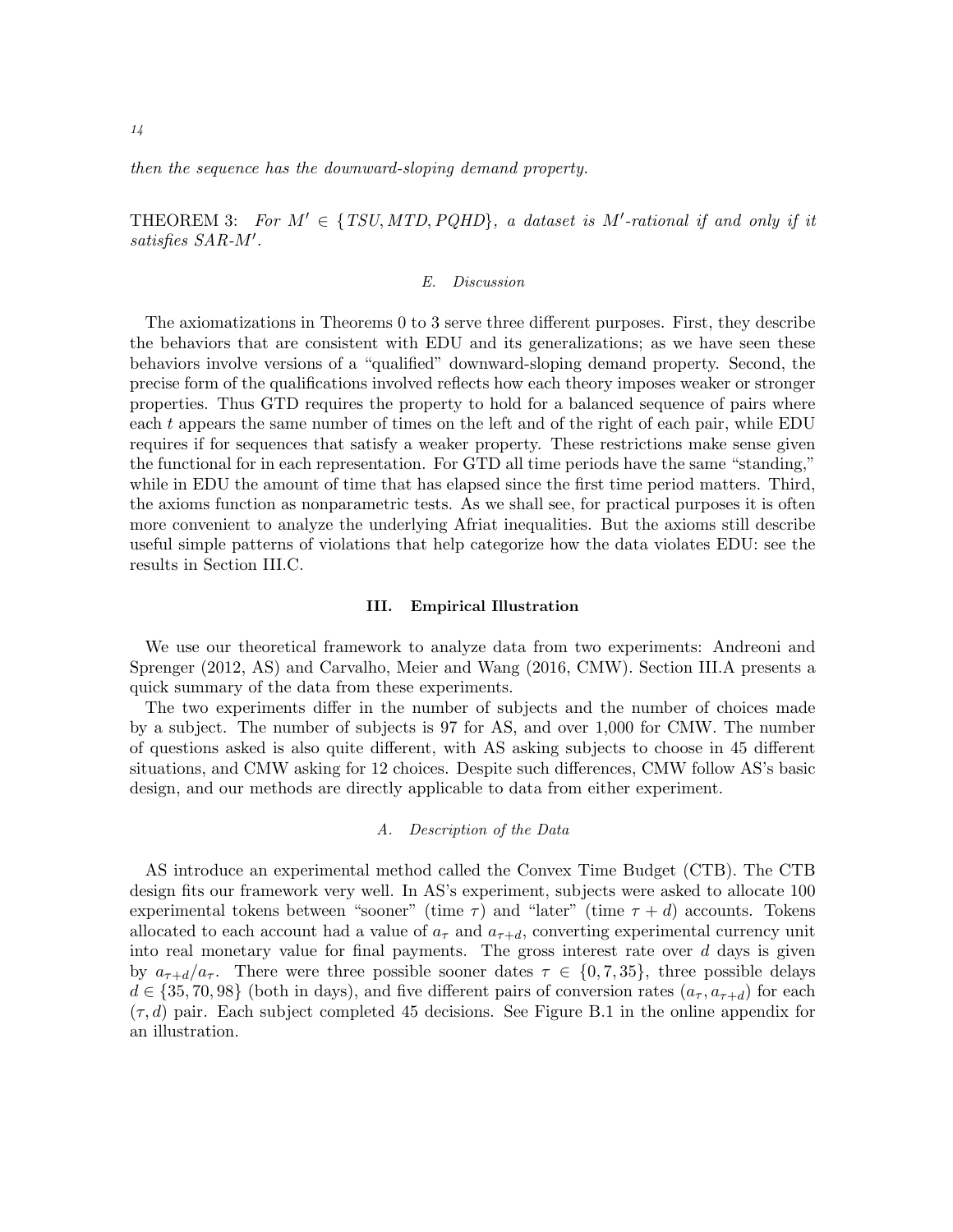Each subject's decision in a trial is characterized by a tuple  $(\tau, d, a_{\tau}, a_{\tau+d}, c_{\tau})$ : the first four elements  $(\tau, d, a_{\tau}, a_{\tau+d})$  characterize the budget set she faces in this trial, and  $c_{\tau}$  is the number of tokens she decides to allocate to the sooner payment. In the experiment, subjects make a two-period choice. They choose  $(x_{\tau}, x_{\tau+d})$  subject to  $p_{\tau} x_{\tau} + x_{\tau+d} = I$ . We need to formulate the problem as choosing  $(x_0, \ldots, x_T)$  subject to  $\sum_{t \in T} p_t x_t = I$ . We set prices to be  $p_{\tau} = a_{\tau+d}/a_{\tau}$  and  $p_{\tau+d} = 1$  (a normalization), and we define consumptions (monetary amounts)  $x_{\tau} = c_{\tau} a_{\tau}$  and  $x_{\tau+d} = (100 - c_{\tau}) a_{\tau+d}$ . We shall implicitly set the prices of periods that are not offered to be very high so that agents choose zero consumption in those periods. We present a more detailed explanation in online appendix B.

Two features of the CTB design make their experiment ideal for our exercise. First and most importantly, the experimental setup is precisely the situation our model tries to capture: subjects choose an intertemporal consumption from a budget set. Secondly, the CTB design has subjects *committing* to a payoff stream. Recall that to test for QHD and more general models (although not for EDU) we need to assume that agents commit to a consumption stream. In the CTB design, the commitment assumption is satisfied.

CMW administered incentivized intertemporal choice tasks on an internet panel with respondents aged 18 and over living in the United States. Subjects in CMW's experiment were asked to allocate \$500 into two payments with pre-specified dates, the second of which included interest. The sooner payment date  $(\tau)$  was either now or in four weeks. The delay length (d) was either four weeks or eight weeks. The four interest rates used in the survey were 0%, 0.5%, 1%, and 3%. Each subject made 12 decisions in total.

Before reporting the results of our empirical analysis, we briefly describe our empirical methods. From the experimental datasets, we set up a linear programming problem so that finding a solution to the problem is equivalent to finding a rationalization of each model such as EDU, QHD, and TSU. We describe the method in detail in online appendix B. Note that typical CTB design does not allow us to test GARP because all budget sets are nested.

#### B. Results

We test whether each individual subject passes our axioms. The test is applied for all subjects in both the AS and CMW experiments. We shall label a subject as " $M'$ -rational" if her choices pass the revealed-preference test for model  $M'$  and " $M'$  non-rational" otherwise. The models can be ordered by the tightness of the associated axioms. Essentially, we have that



For this reason, when we find that a subject is EDU rational, she is also  $M'$ -rational for all other models  $M' \in \{PQHD, QHD, MTD, GTD, TSU\}$ .<sup>6</sup>

We sometimes label a subject as "strictly  $M'$ -rational" for the most restrictive model  $M'$ 

<sup>&</sup>lt;sup>6</sup>QHD is not a subset of MTD due to the presence of future-biased QHD ( $\beta > 1$ ).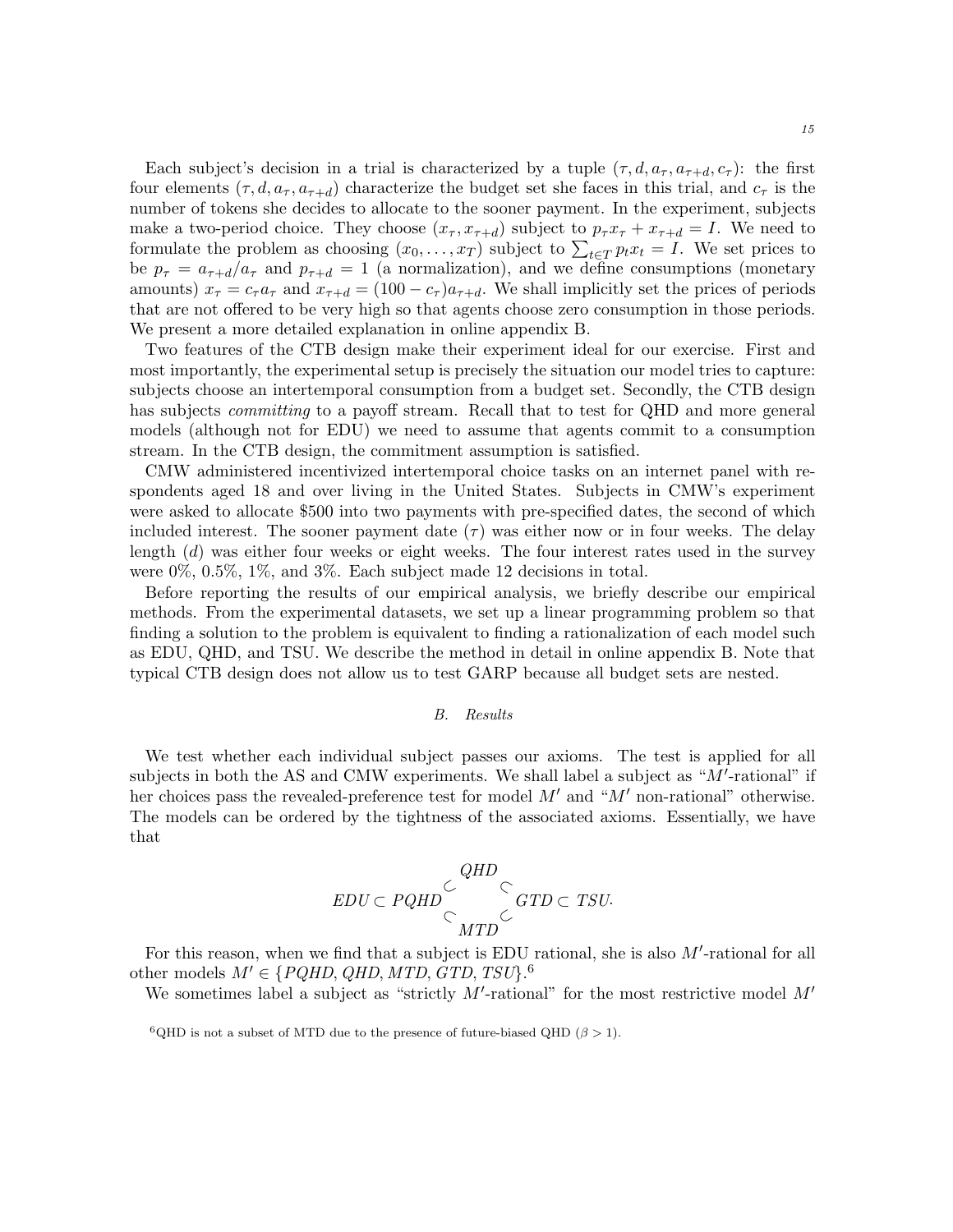TABLE 1-PASS RATES

| Data       | $\#$ subjects $\#$ choices EDU PQHD QHD MTD GTD TSU |    |                                                 |  |  |
|------------|-----------------------------------------------------|----|-------------------------------------------------|--|--|
| AS         | 97.                                                 | 45 | $0.299$ $0.299$ $0.299$ $0.392$ $0.423$ $0.516$ |  |  |
| <b>CMW</b> | 1,060                                               | 12 | $0.210$ $0.216$ $0.222$ $0.278$ $0.299$ $0.433$ |  |  |

such that the agent is  $M'$ -rational. For example, a subject is strictly QHD rational if her dataset passes the QHD test but not the EDU test.

Table 1 reports the pass rates for each model. Pass rates are the percentage of subjects in each experiment that pass the test, for each of the models: EDU, QHD, TSU, and so on.

Four aspects of Table 1 stand out. First, the numbers of EDU-rational agents are rather small:  $30\%$  and  $21\%$  in AS and CMW, respectively. Second, there is very little added scope for QHD. In the case of the AS experiment, all subjects rationalized as QHD are also rationalized as EDU; and there are very few subjects in the CMW experiment that are QHD, but not EDU, rational.<sup>78</sup> The number of TSU-rational subjects is 52% in AS and 43% in CMW. These numbers may be viewed as small as well.

The third aspect is that some violations of QHD are captured by MTD and GTD. As we mentioned above, MTD includes the models of diminishing impatience and strong diminishing impatience. Our methods can be applied to these models: see online appendix  $D.2<sup>9</sup>$ 

The fourth aspect is that the results for the AS and CMW experiments are quite similar, despite some notable differences in implementation and population sampled. The sample sizes are very different in these experiments: 97 for AS and over 1,000 for CMW. The number of questions asked is also quite different, with AS asking subjects to choose from 45 different budgets, while CMW asking only for  $12$  choices.<sup>10</sup> We found that the power of the tests applied on each data are similar (and, is in fact, very high; see online appendix C), so it makes sense to compare the pass rates in these two experiments.

# C. Analysis of Violations of EDU, QHD, and TSU Rationalities

We use the theoretical results in the paper to study the violations of EDU, QHD, and TSU reported in Table 1. Our theoretical results help uncover the particular patterns in the data that underly subjects' violations of the different models.

We have discussed the empirical content of EDU, and of the special case of EDU with  $\delta = 1$ ,

 $10$ One might, for example, conjecture that fatigue in an experiment with many choices could affect pass rates, but the comparison between AS and CMW gives no indication that fatigue matters.

<sup>&</sup>lt;sup>7</sup>Note the difference in pass rates for PQHD and QHD in CMW data. It means that there are six subjects who are rationalized by future-biased QHD.

<sup>8</sup> It is possible to analyze the QHD model where more than one period is regarded as "the present," as in  $\sum_{t=0}^{\bar{\tau}} \delta^{\tau} u(x_t) + \beta \sum_{t=\bar{\tau}+1}^{T} \delta^t u(x_t)$ . By varying  $\bar{\tau}$ , we obtain slightly more QHD-rational subjects, but the qualitative conclusions reported do not change. See online appendix D.1 for details. We thank an anonymous referee for suggesting the exercise.

 $\overline{9}$  Arguably, diminishing impatience captures the essence of the behaviors that PQHD seeks to explain. In that sense, it is worth noting that the pass rates for MTD with diminishing impatience in the AS data are 37.1%, up from PQHD's 29.9% (out of 97 subjects). The corresponding pass rates in CMW data are 26.6% for MTD with diminishing impatience and 21.6% for PQHD (out of 1,060 subjects).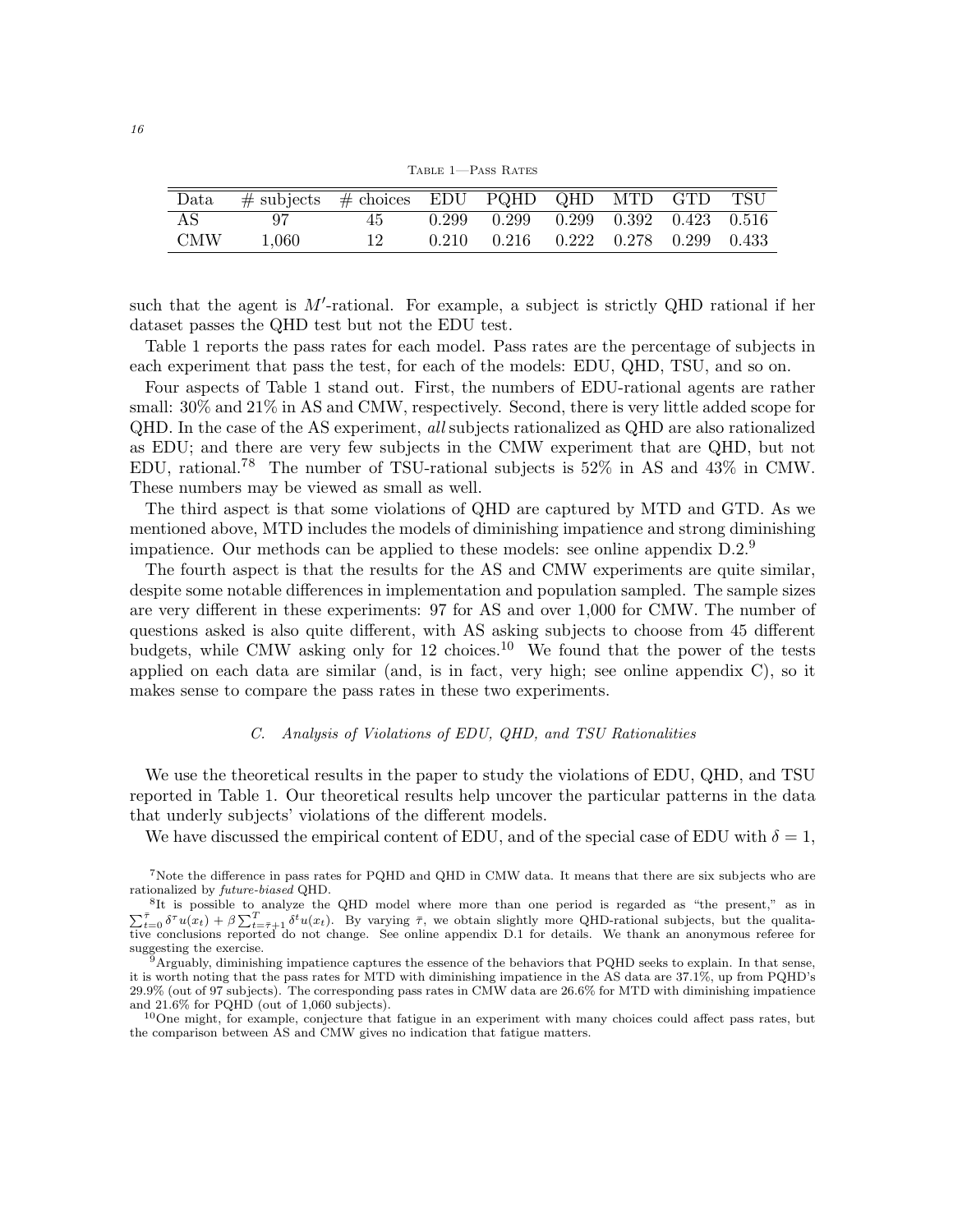the case where there is no discounting. It is obvious that there are datasets that are only rationalizable when we allow for  $\delta < 1$ ; so EDU is a strictly weaker, more permissive, theory of intertemporal choice than EDU with  $\delta = 1$ . There are, however, conditions under which a dataset is EDU rational if and only if it is EDU rational with  $\delta = 1$ .

When we introduced SAR-EDU, we mentioned how relatively larger consumption could occur even if prices are relatively high, due to the role of discounting. Our notion of strict impatience is meant to capture this phenomenon.

DEFINITION 5: A dataset  $(x^k, p^k)_{k=1}^K$  is strictly impatient if for all balanced sequences  $(x_{t_i}^{k_i}, x_{t_i'}^{k_i'})_{i=1}^n$  such that  $x_{t_i}^{k_i} > x_{t_i'}^{k_i'}$  for all i and  $\sum_{i=1}^n t_i > \sum_{i=1}^n t_i'$ ,

(4) 
$$
\prod_{i=1}^{n} \frac{p_{t_i}^{k_i}}{p_{t_i'}} < 1.
$$

To interpret strict impatience, consider a pair  $(x_t^k, x_{t^\prime}^{k^\prime})$  $t'_{t'}$ ) exhibiting a violation of (4). Thus,  $x_t^k > x_{t'}^{k'}$  $_{t'}^{k'}$ , t is *later* than  $t'$ , and  $p_t^k/p_{t'}^{k'}$  $t'_{t'} \geq 1$ . This means that the later consumption at date t is weakly more expensive than the sooner consumption at date  $t'$ , but the agent still consumes more at the later date than at the sooner date. Such an agent cannot be strictly impatient.

The notion of strict impatience is important because many experimental subjects are not strictly impatient. To such subjects, the following result applies:

PROPOSITION 2: Suppose that the dataset  $(x^k, p^k)_{k=1}^K$  is not strictly impatient. Then the following statements are equivalent:

- (i) The dataset is EDU rational.
- (ii) The dataset is EDU rational with  $\delta = 1$ .
- (iii) All balanced sequences in the dataset have the downward-sloping demand property.

We find that *almost all* EDU non-rational subjects display a *particular kind* of violation of EDU. They carry out a two-pronged violation of EDU. First, their choices imply that they are not strictly impatient. Second, their choices fail to satisfy the downward-sloping demand property. Therefore, by Proposition 2, such subjects cannot be EDU rational. The finding holds true for both the AS and CMW data, and it is present in almost all subjects that violate EDU.

It is important to emphasize that each pattern in isolation does not imply a violation of EDU. Many subjects exhibit a violation of downward-sloping demand that is consistent with EDU. At the same time, they make choices that mean that they cannot be discounting. The conjunction of both patterns implies a violation of EDU.

VIOLATION OF EDU RATIONALITY.  $-$  As mentioned, we find that many subjects are not discounting—are not strictly impatient. In particular, we concentrate on the following patterns of choices: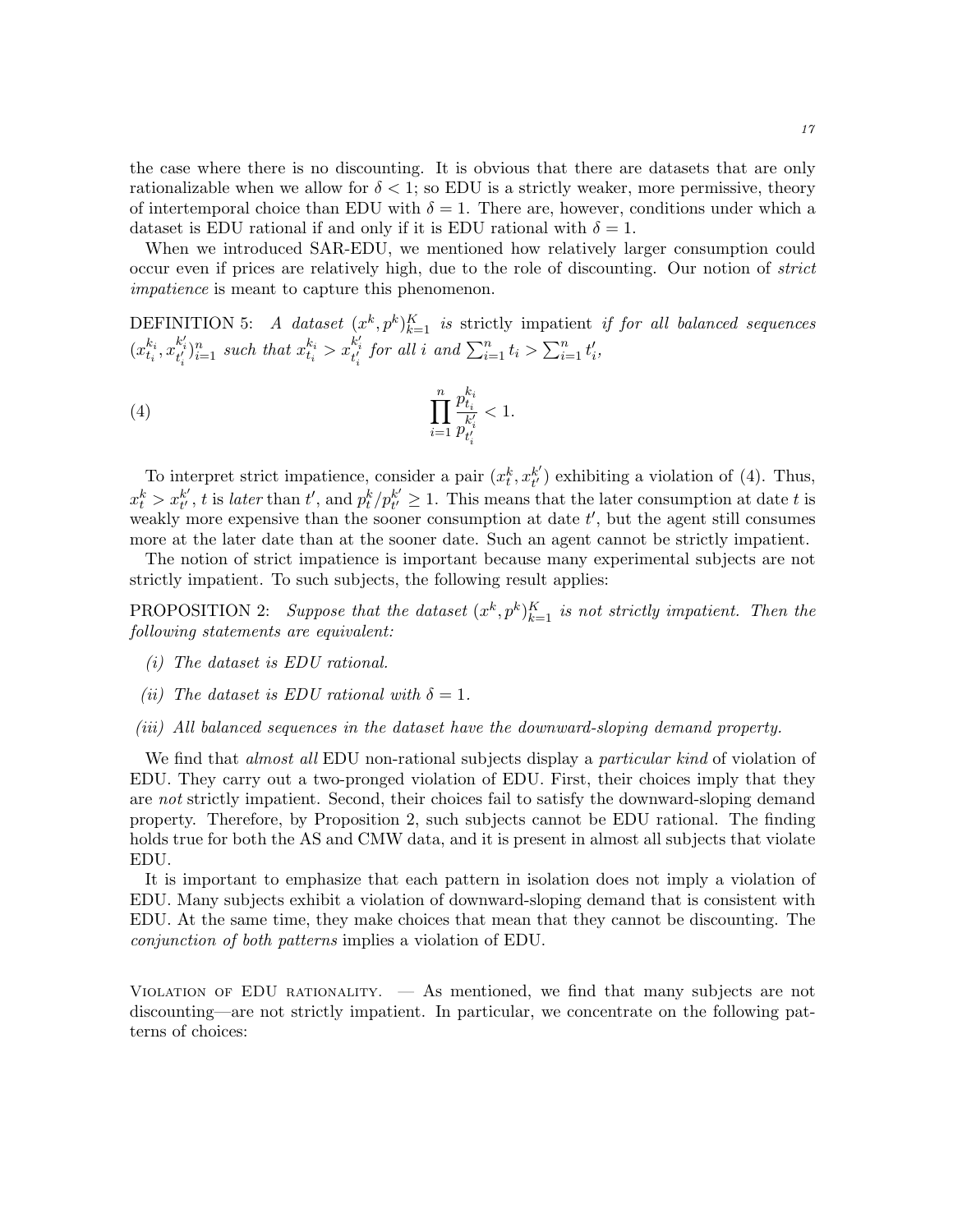|      |             |           | Patterns of choices |                                                         |  |
|------|-------------|-----------|---------------------|---------------------------------------------------------|--|
| Data | Rationality | Total $#$ | $(P1)$ or $(P2)$    | $[(P1) \text{ or } (P2)]$ and $[(P3) \text{ or } (P4)]$ |  |
| AS   | EDU         | 29        | 5(17%)              | $0(0\%)$                                                |  |
|      | Strict QHD  | $\theta$  | N/A                 | N/A                                                     |  |
|      | Strict TSU  | 21        | $13(62\%)$          | $13(62\%)$                                              |  |
|      | Non TSU     | 47        | 45 (96%)            | 45 (96%)                                                |  |
| CMW  | <b>EDU</b>  | 223       | 74 (33%)            | $0(0\%)$                                                |  |
|      | Strict QHD  | 12        | 7(58%)              | 7(58%)                                                  |  |
|      | Strict TSU  | 224       | 152 (68%)           | 152 (68%)                                               |  |
|      | Non TSU     | 601       | 570 (95%)           | 570 (95%)                                               |  |

Table 2—Number of Subjects Who Display Patterns (P1)–(P4) by Rationality

Note: For each panel, the second column shows the category of strict rationality and the total number of subjects for each category. The third column shows the number of subjects who display the behaviors (P1) or (P2), and hence are not strictly impatient. The fourth column shows the number of subjects who display the behaviors "(P3) or (P4)", as well as " $(P1)$  or  $(P2)$ ".

- (P1) A pair  $(x_{t_1}^k, x_{t_2}^k)$  with  $x_{t_1}^k > x_{t_2}^k$ ,  $t_1 > t_2$ , and  $p_{t_1}^k/p_{t_2}^k \ge 1$ .
- (P2) Pairs  $((x_{t_1}^{k_1}, x_{t_3}^{k_2}), (x_{t_4}^{k_2}, x_{t_2}^{k_1}))$  with  $x_{t_1}^{k_1} > x_{t_3}^{k_2}$ ,  $x_{t_4}^{k_2} > x_{t_2}^{k_1}$ ,  $t_1 + t_4 > t_3 + t_2$ , and  $(p_{t_1}^{k_1}/p_{t_3}^{k_2})$ .  $(p_{t_4}^{k_2}/p_{t_2}^{k_1}) \geq 1.$

The behaviors in (P1) and (P2) are special cases of the condition in Proposition 2, and they have a simple economic meaning. Behavior (P1) means that an agent consumes more in the more expensive period, as  $x_{t_1}^k > x_{t_2}^k$  and  $p_{t_1}^k/p_{t_2}^k \ge 1$ . The more expensive period is later, as  $t_1 > t_2$ . Therefore, the agent cannot dislike later consumption, and must have  $\delta = 1$ , if she is to be EDU rational.

Behavior (P2) has a similar meaning, but is slightly more involved. Think of  $t_1$  as being after  $t_2$ , and  $t_3$  as being after  $t_4$ . Then  $t_1 - t_2 > t_3 - t_4$  means that the time elapsed from the sooner to the later period is larger in observation  $k_1$  than in observation  $k_2$ . Moreover,  $p_{t_1}^{k_1}/p_{t_2}^{k_2} \geq p_{t_3}^{k_2}/p_{t_4}^{k_2}$ , so the price of postponing consumption is higher in observation  $k_1$  than in  $k_2$ . But then, if an agent chooses to consume relatively more later in observation  $k_1$  than in  $k_2$   $(x_{t_1}^{k_1} > x_{t_3}^{k_2}$  and  $x_{t_4}^{k_2} > x_{t_2}^{k_1}$ , she cannot dislike postponing consumption if she is EDU rational. Again, she must have  $\delta = 1$  if she is to be EDU rational.

By Proposition 2, to test EDU rationality when a subject is not strictly impatient, all we need to check is the downward-sloping demand property. Again we concentrate on very simple violations of downward-sloping demand:

- (P3) A pair  $(x_{t_1}^k, x_{t_2}^k)$  with  $x_{t_1}^k > x_{t_2}^k$  and  $p_{t_1}^k/p_{t_2}^k > 1$ .
- (P4) Pairs  $((x_{t_1}^{k_1}, x_{t_3}^{k_2}), (x_{t_4}^{k_2}, x_{t_2}^{k_1}))$  with  $x_{t_1}^{k_1} > x_{t_3}^{k_2}, x_{t_4}^{k_2} > x_{t_2}^{k_1}$  and  $(p_{t_1}^{k_1}/p_{t_3}^{k_2}) \cdot (p_{t_4}^{k_2}/p_{t_2}^{k_1}) > 1$ .

Table 2 reports the numbers of subjects that display the behaviors (P1), (P2), (P3), or (P4), for the AS and CMW experiments, and classified by the most stringent theory passed by each subject.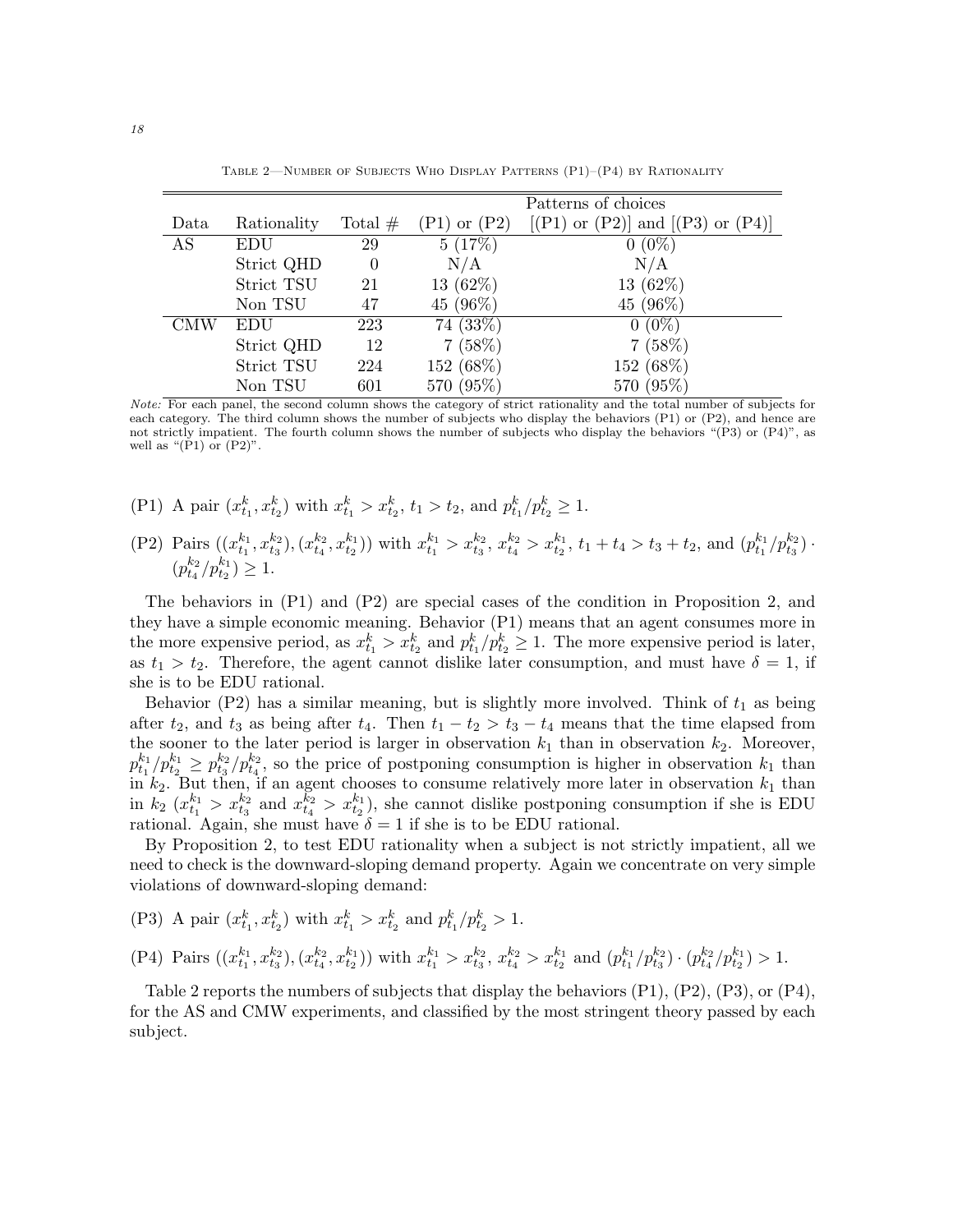The results in Table 2 have interesting implications. Firstly, the fraction of subjects displaying (P1) or (P2) is not small, even for EDU-rational agents (17% in AS and 33% in CMW). By Proposition 2, such subjects are EDU rational with  $\delta = 1$ .

Secondly, among EDU non-rational agents, the fraction of subjects who display the behavior (P1) or (P2) is very large. In AS's data, it is 62% of strict TSU rational subjects, and 96% of TSU non-rational subjects. In CMW's data, it is 58% of strict QHD-rational subjects, 68% of strict TSU-rational subjects, and 95% of TSU non-rational subjects. It is interesting that the percentages are similar in AS and CMW. It is also interesting that the percentage increases as the "level of rationality" is lower.

Thirdly, and surprisingly, all of the EDU non-rational subjects who display  $(P1)$  or  $(P2)$  also display the behaviors (P3) or  $(P_4)$ . The numbers in the two columns for strict TSU and TSU non-rational subjects are the same because it is actually the same subjects that display (P1) or (P2), and (P3) or (P4). This means that the majority of the violations of EDU found in AS and CMW have a straightforward explanation in the data: they make some choices that are incompatible with discounting, and then they violate simple downward-sloping demand.

There is additional structure to the violations uncovered by Table 2. Many of the instances of (P3) and (P4) are not a violation of SAR-EDU. That is, in (P3),  $t_1 \ge t_2$  does not hold and in (P4),  $t_1+t_4 \geq t_3+t_2$  does not hold. This means that the subjects who display the behavior  $[(P1)$  or  $(P2)]$  and  $[(P3)$  or  $(P4)]$  are not EDU rational because they make choices that are not strictly impatient, which force  $\delta = 1$ , and in the second place they make choices that are incompatible with downward-sloping demand property. This suggests that, for most subjects, the lack of compliance with EDU boils down to the downward-sloping demand property.

Violation of QHD rationality and corner choices. — One consequence of Theorems 1 and 2 is that, under certain circumstances, EDU and PQHD are observationally equivalent. These circumstances are very relevant for the discussion of experiments in this section. Our next result, Proposition 3, shows that if an agent does not consume at the soonest date (i.e.,  $x_0^k = 0$  for all  $k \in K$ ), then EDU and PQHD are observationally equivalent.

PROPOSITION 3: Suppose that a dataset  $(x^k, p^k)_{k=1}^K$  satisfies that  $x_0^k = 0$  for all  $k \in K$ . Then  $(x^k, p^k)_{k=1}^K$  is PQHD rational if and only if it is EDU rational.

No subjects are strictly QHD-rational in the AS experiment. This is related to agents' peculiar pattern of choices. Proposition 3 shows that if an agent does not consume at the soonest date (i.e.,  $x_0^k = 0$  for all  $k \in K$ ), then EDU and PQHD are observationally equivalent. In AS's experiment, more than 82.8% of the subjects who satisfy SAR-EDU (i.e., 25% of the total subjects) do not consume at the soonest date. So Proposition 3 means that QHD has no scope beyond EDU for such subjects.

Moreover, the same subjects in AS satisfy the condition in Proposition 4 (discussed in online appendix A.4.3); they did not consume a positive amount on the sooner date whenever the price for the sooner consumption is higher than the price for the later consumption. Therefore, Proposition 4 implies that those subjects are EDU rational.

The conclusion should be qualified by the findings using CMW's data. CMW's subjects chose corner allocations much less often than AS's: fewer than 10% of subjects never chose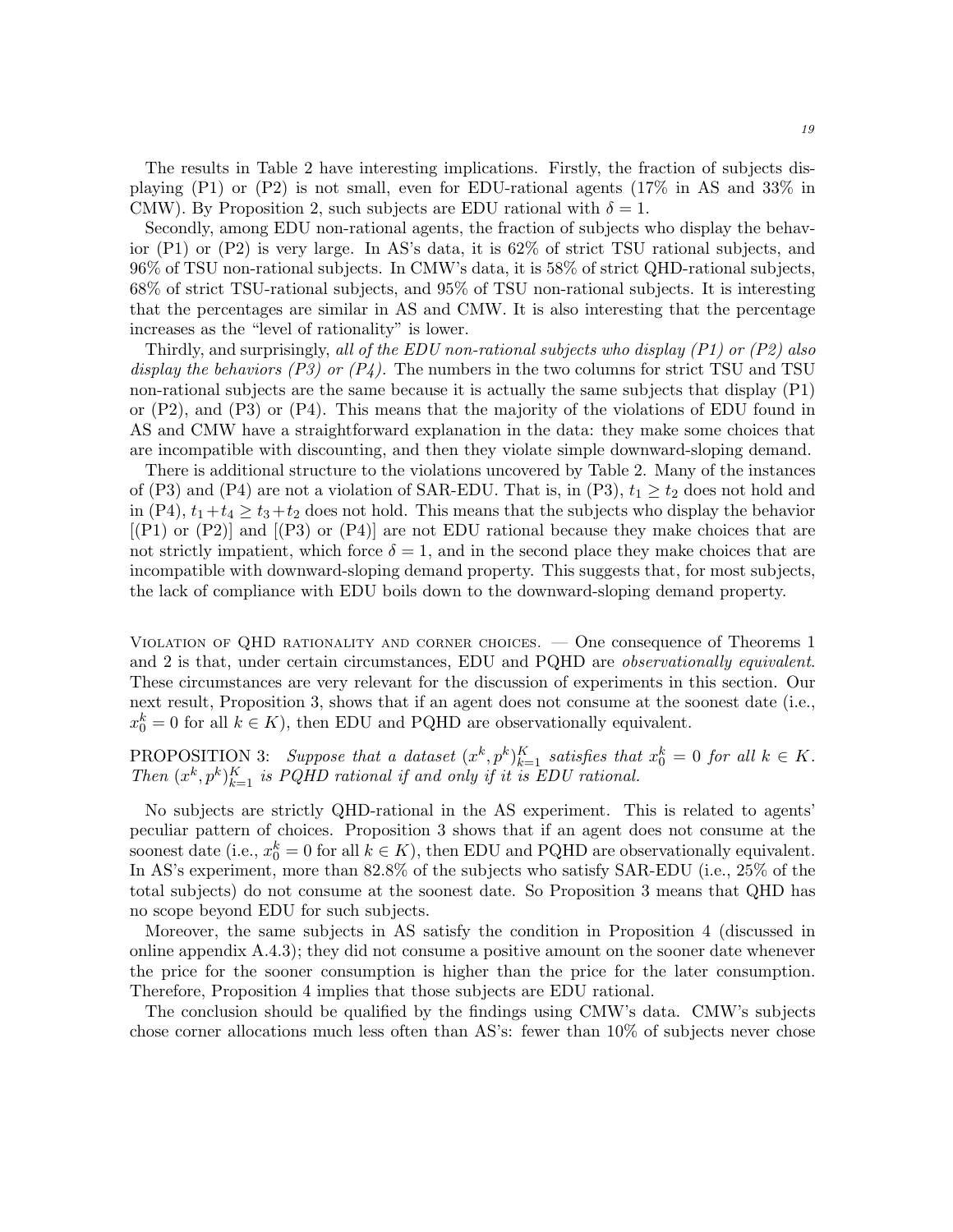interior allocations, and more than 50% of them chose interior allocations in all 12 questions. And the number of strictly QHD rational agents in CMW is also very small, so the lack of scope for QHD in AS's data may not be driven by agents' tendency to choose corner allocations.

VIOLATION OF TSU RATIONALITY. — We have seen that many violations of EDU correspond to a simple pattern in the data (configurations (P1)-(P4) discussed above). There is also a simple pattern behind the violations of TSU.

Consider a pair of observations  $k, k' \in K$  and time periods  $s, t \in T$  such that  $x_t^k > x_t^{k'}$ ,  $x_s^{k'} > x_s^k$ , and  $p_t^k/p_s^k > p_t^{k'}/p_s^{k'}$ . This is a  $2 \times 2$  violation of the TSU axiom, with the two pairs  $((x_t^k, x_t^{k'}), (x_s^{k'}, x_s^{k'}))$ . All the 601 TSU non-rational subjects in CMW display such a simple violation of the TSU axiom. In AS, 36 subjects (out of 47; 76.6%) exhibit the behavior.

# IV. Concluding Remarks

We present revealed-preference characterizations, or tests, of the most common models of intertemporal choice: EDU, QHD, and TSU. We apply our tests to data from experiments by Andreoni and Sprenger (2012) and Carvalho, Meier and Wang (2016), and find that our axiomatization delivers new insights and perspectives on datasets that had been analyzed by parametric methods. Two experiments are different in important ways (such as the number of choices, the number of subjects, and the frequency of interior choices); still, the main findings for each experiment are surprisingly similar. The pass rates for EDU, QHD, and TSU are relatively low.

We believe that our results are useful for understanding what experimental subjects do, and also to design future experiments. For example, Proposition 2 shows that EDU rationality is equivalent to a much simpler property, the downward-sloping demand property, under natural conditions. This result is useful to understand the behaviors of experimental subjects, as we have shown in Section III.C. Proposition 3 is helpful in designing experiments to distinguish EDU subjects from QHD subjects. The proposition tells us that we need to set prices for the soonest consumption (i.e., consumption at period 0) cheap enough so that a subject will choose positive consumption at the soonest date. Proposition 4 (online appendix A.4.3), which shows that corner choices lead to EDU rationality, is important for CTB experiments. To test EDU rationality in a meaningful way, one should have enough variety of prices so that a subject may not choose corner allocations. In a similar way, Proposition 5 (online appendix A.4.4), which shows the equivalence between EDU and TSU rationality under certain conditions, can also be important in designing experiments to distinguish EDU from TSU subjects.

We consider a few additional issues in the online appendix. The important issue of the power of the tests is discussed in online appendix C. The robustness of revealed-preference tests to small perturbations in the data is considered in online appendix F.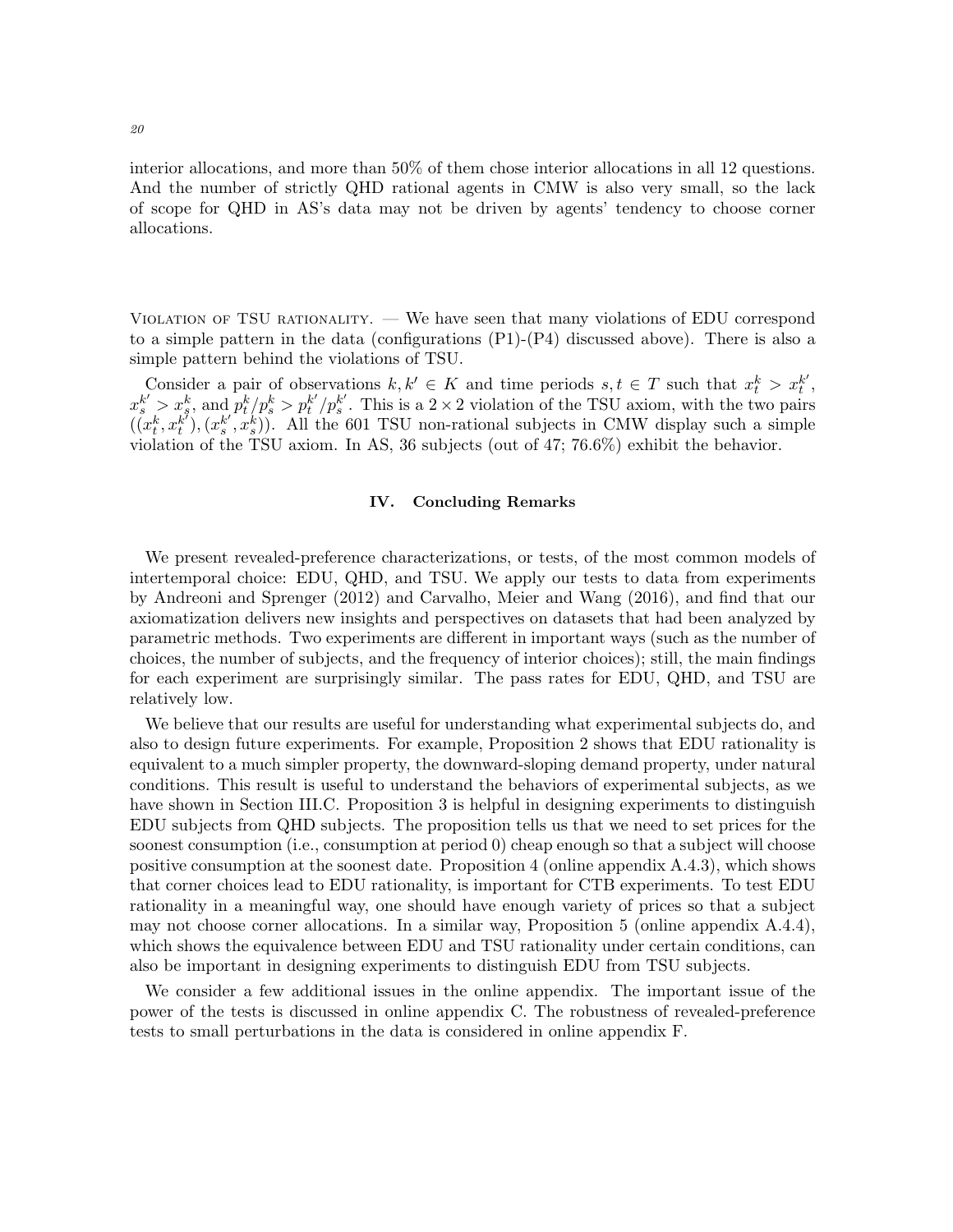## REFERENCES

- Adams, Abi, Laurens Cherchye, Bram De Rock, and Ewout Verriest. 2014. "Consume Now or Later? Time Inconsistency, Collective Choice, and Revealed Preference." American Economic Review, 104(12): 4147–4183.
- Afriat, S. N. 1967. "The Construction of Utility Functions from Expenditure Data." International Economic Review, 8(1): 67–77.
- Aguiar, Victor H, and Nail Kashaev. 2018. "Stochastic Revealed Preferences with Measurement Error." Unpublished manuscript.
- Andreoni, James, and Charles Sprenger. 2012. "Estimating Time Preferences from Convex Budgets." American Economic Review, 102(7): 3333–3356.
- Andreoni, James, Michael A. Kuhn, and Charles Sprenger. 2015. "Measuring Time Preferences: A Comparison of Experimental Methods." Journal of Economic Behavior & Organization, 116: 451–464.
- Anscombe, Francis J., and Robert J. Aumann. 1963. "A Definition of Subjective Probability." Annals of Mathematical Statistics, 34(1): 199–205.
- Augenblick, Ned, Muriel Niederle, and Charles Sprenger. 2015. "Working Over Time: Dynamic Inconsistency in Real Effort Tasks." Quarterly Journal of Economics, 130(3): 1067–1115.
- Balakrishnan, Uttara, Johannes Haushofer, and Pamela Jakiela. forthcoming. "How Soon Is Now? Evidence of Present Bias from Convex Time Budget Experiments." Experimental Economics.
- Barcellos, Silvia Helena, and Leandro Carvalho. 2014. "Information about Self-Control and Intertemporal Choices." Unpublished manuscript.
- Bleichrodt, Han, Kirsten I. M. Rohde, and Peter P. Wakker. 2008. "Koopmans' Constant Discounting for Intertemporal Choice: A Simplification and a Generalization." Journal of Mathematical Psychology, 52(6): 341–347.
- Border, Kim C. 2013. "Alternative Linear Inequalities." mimeo, Caltech.
- Brocas, Isabelle, Juan D. Carrillo, and Jorge Tarrasó. 2018. "How Long is a Minute?" Games and Economic Behavior, 111: 305–322.
- Browning, Martin. 1989. "A Nonparametric Test of the Life-Cycle Rational Expectations Hypothesis." International Economic Review, 30(4): 979–992.
- Carvalho, Leandro, Silvia Prina, and Justin Sydnor. 2016. "The Effects of Savings on Risk Attitudes and Intertemporal Choices." Journal of Development Economics, 120: 41– 52.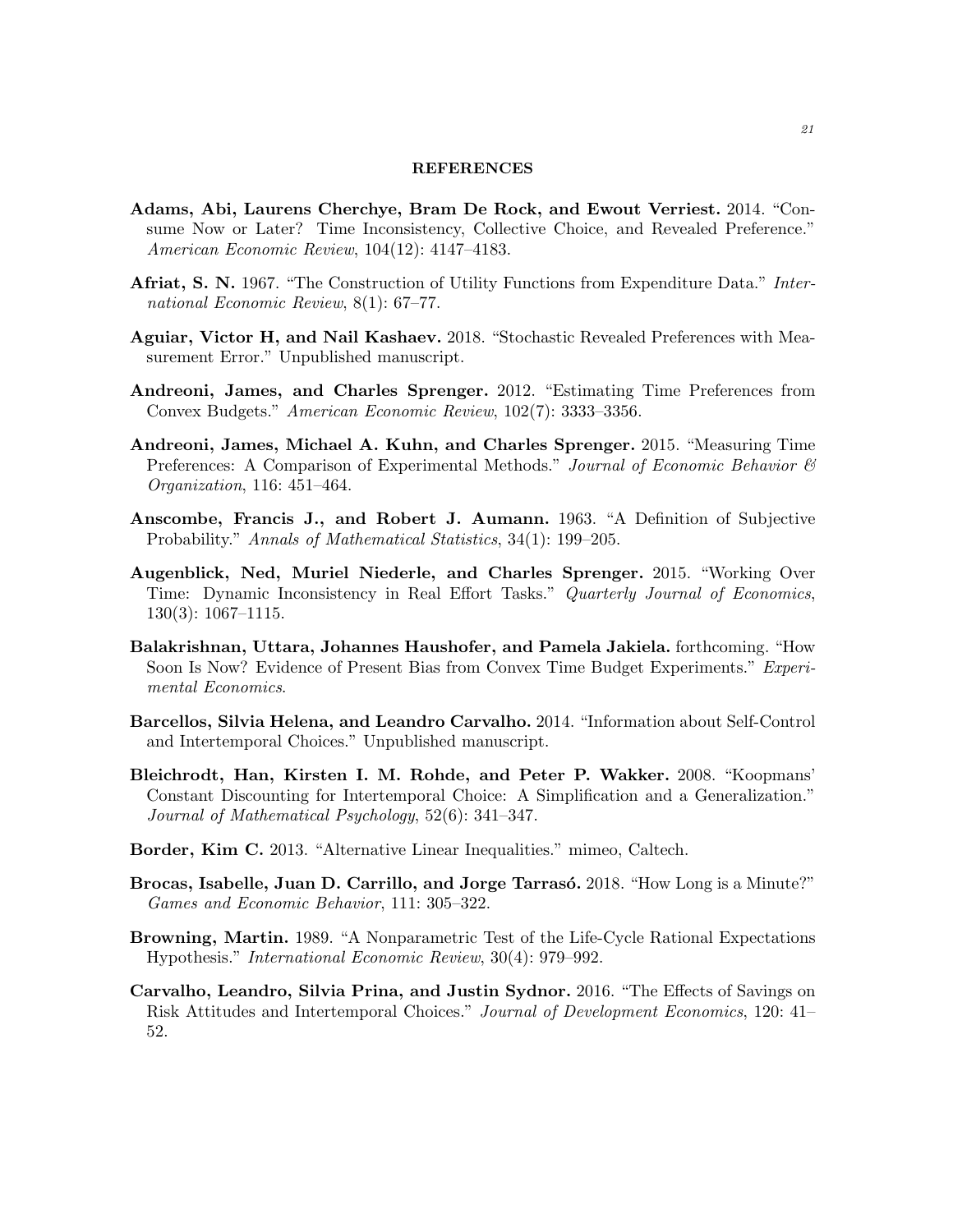- Carvalho, Leandro, Stephan Meier, and Stephanie W. Wang. 2016. "Poverty and Economic Decision Making: Evidence from Changes in Financial Resources at Payday." American Economic Review, 106(2): 260–284.
- Chakraborty, Anujit, Yoram Halevy, and Kota Saito. forthcoming. "The Relation between Behavior under Risk and over Time." American Economic Review: Insights.
- Chambers, Christopher P., and Federico Echenique. 2014. "On the Consistency of Data with Bargaining Theories." *Theoretical Economics*, 9(1): 137–162.
- Crawford, Ian. 2010. "Habits Revealed." Review of Economic Studies, 77(4): 1382–1402.
- Crawford, Ian, and Matthew Polisson. 2014. "Testing for Intertemporal Nonseparability." Journal of Mathematical Economics, 52: 46–49.
- Dziewulski, Pawel. 2018. "Revealed Time-Preference." Games and Economic Behavior, 118: 67–77.
- Echenique, Federico, and Kota Saito. 2015. "Savage in the Market." Econometrica, 83(4): 1467–1495.
- Ericson, Keith Marzilli, and David Laibson. 2019. "Intertemporal Choice." In *Handbook* of Behavioral Economics - Foundations and Applications. Vol. 2, , ed. B. Douglas Bernheim, Stefano DellaVigna and David Laibson, 1–67. Amsterdam:Elsevier/North-Holland.
- Fishburn, Peter, and Ward Edwards. 1997. "Discount-Neutral Utility Models for Denumerable Time Streams." Theory and Decision, 43(2): 139–166.
- Fishburn, Peter C., and Ariel Rubinstein. 1982. "Time Preference." International Economic Review, 23(3): 677–694.
- Galperti, Simone, and Bruno H. Strulovici. 2017. "A Theory of Intergenerational Altruism." Econometrica, 85(4): 1175–1218.
- Gilboa, Itzhak. 1989. "Expectation and Variation in Multi-Period Decisions." Econometrica, 57(5):  $1153-1169$ .
- Giné, Xavier, Jessica Goldberg, Dan Silverman, and Dean Yang. 2018. "Revising Commitments: Time Preference and Time-Inconsistency in the Field." Economic Journal, 128(608): 159–188.
- Halevy, Yoram. 2008. "Strotz Meets Allais: Diminishing Impatience and the Certainty Effect." American Economic Review, 98(3): 1145–1162.
- Hayashi, Takashi. 2003. "Quasi-Stationary Cardinal Utility and Present Bias." Journal of Economic Theory, 112(2): 343–352.
- Janssens, Wendy, Berber Kramer, and Lisette Swart. 2017. "Be Patient When Measuring Hyperbolic Discounting: Stationarity, Time Consistency and Time Invariance in a Field Experiment." Journal of Development Economics, 126: 77–90.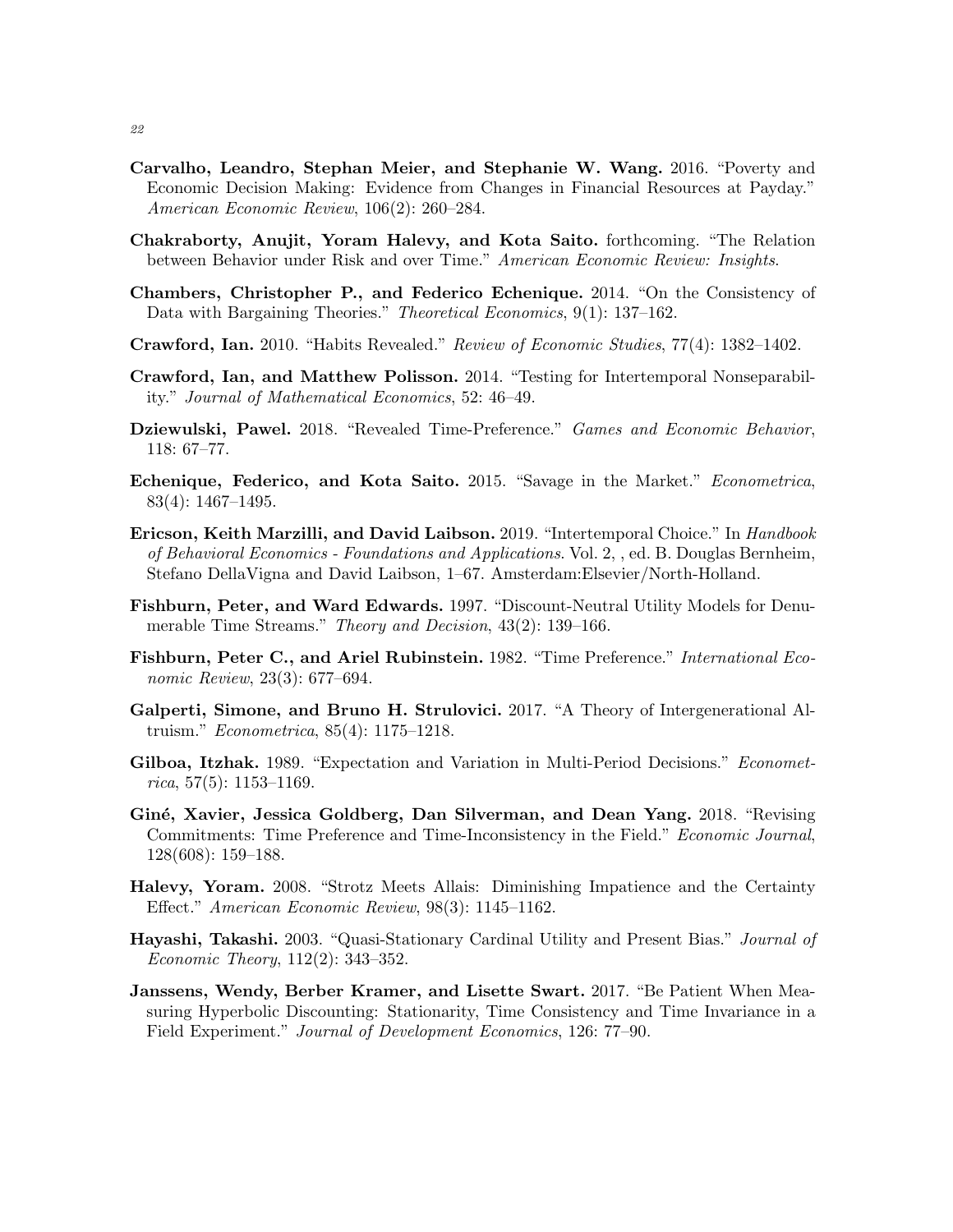- Koopmans, Tjalling C. 1960. "Stationary Ordinal Utility and Impatience." Econometrica, 28(2): 287–309.
- Kopylov, Igor. 2010. "Simple Axioms for Countably Additive Subjective Probability." Journal of Mathematical Economics, 46(5): 867–876.
- Kuhn, Michael, Peter Kuhn, and Marie Claire Villeval. 2017. "Decision-Environment Effects on Intertemporal Financial Choices: How Relevant are Resource-Depletion Models?" Journal of Economic Behavior & Organization, 137: 72–89.
- Laibson, David. 1997. "Golden Eggs and Hyperbolic Discounting." Quarterly Journal of Economics, 112(2): 443–478.
- Liu, Elaine M., Juanjuan Meng, and Joseph Tao-Yi Wang. 2014. "Confucianism and Preferences: Evidence from Lab Experiments in Taiwan and China." Journal of Economic Behavior & Organization, 104: 106–122.
- Lührmann, Melanie, Marta Serra-Garcia, and Joachim Winter. 2018. "The Impact of Financial Education on Adolescents' Intertemporal Choices." American Economic Journal: Economic Policy, 10(3): 309–332.
- Montiel Olea, José Luis, and Tomasz Strzalecki. 2014. "Axiomatization and Measurement of Quasi-Hyperbolic Discounting." Quarterly Journal of Economics, 129(3): 1449– 1499.
- Phelps, E. S., and Robert A. Pollak. 1968. "On Second-Best National Saving and Game-Equilibrium Growth." Review of Economic Studies, 35(2): 185–199.
- Quah, John K.-H. 2014. "A Test for Weakly Separable Preferences." Unpublished manuscript.
- Rockafellar, R. Tyrell. 1997. Convex Analysis. Princeton University Press.
- Sawada, Yasuyuki, and Yusuke Kuroishi. 2015. "How Does a Natural Disaster Affect People's Preferencec? An Investigation of a Large Scale Flood in the Philippines using Convex Time Budget Experiments." Unpublished manuscript.
- Stoer, Josef, and Christoph Witzgall. 1970. Convexity and Optimization in Finite Dimensions. Springer-Verlag Berlin.
- Sun, Chen, and Jan Potters. 2016. "Magnitude Effect in Intertemporal Allocation Tasks." Unpublished manuscript.
- Varian, Hal R. 1983. "Non-Parametric Tests of Consumer Behaviour." Review of Economic Studies,  $50(1)$ : 99-110.
- Weibull, Jörgen W. 1985. "Discounted-Value Representations of Temporal Preferences." Mathematics of Operations Research, 10(2): 244–250.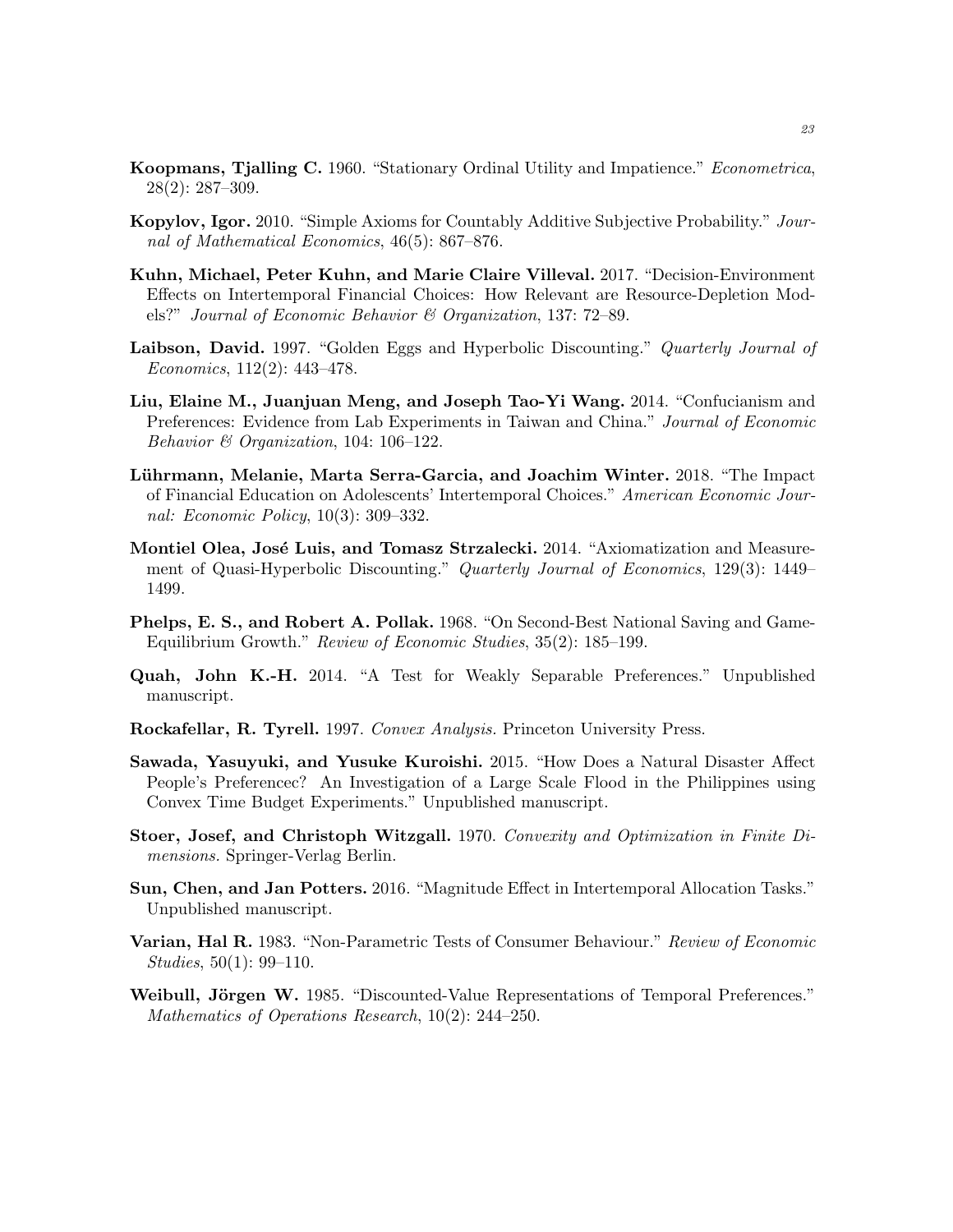## Appendix A: Proof of Theorem 1

We present the proof of the equivalence between EDU rationality and SAR-EDU.

The proof is based on using the first-order conditions for maximizing a utility with the EDU over a budget set. Our first lemma ensures that we can without loss of generality restrict attention to the first-order conditions. The proof of the lemma is the same as that of Lemma 7 in Echenique and Saito (2015), with the change of  $\{\mu_s\}_{s\in S}$  to  $\{\delta^t\}_{t\in T}$  (in Echenique and Saito  $(2015)$ ,  $\mu_s$  is the subjective probability that state s realizes).

We use the following notation in the proofs:  $\mathcal{X} = \{x_t^k : k \in K, t \in T\}.$ 

LEMMA 1: Let  $(x^k, p^k)_{k=1}^K$  be a dataset. The following statements are equivalent:

- (a)  $(x^k, p^k)_{k=1}^K$  is EDU rational.
- (b) There are strictly positive numbers  $v_t^k$ ,  $\lambda^k$ , and  $\delta \in (0,1]$ , for  $t = 1,\ldots,T$  and  $k =$  $1, \ldots, K$ , such that

$$
\delta^tv^k_t = \lambda^k p^k_t, \quad x^k_t > x^{k'}_{t'} \Longrightarrow v^k_t \leq v^{k'}_{t'}.
$$

A1. Necessity

LEMMA 2: If a dataset  $(x^k, p^k)_{k=1}^K$  is EDU rational, then it satisfies SAR-EDU.

# PROOF:

Let  $(x^k, p^k)_{k=1}^K$  be EDU rational, and let  $\delta \in (0,1]$  and  $u : \mathbf{R}_+ \to \mathbf{R}$  be as in the definition of EDU rationality. By Lemma 1, there exists a strictly positive solution  $v_t^k$ ,  $\lambda^k$ ,  $\delta$  to the system in statement (b) of Lemma 1 with  $v_t^k \in \partial u(x_t^k)$  when  $x_t^k > 0$ , and  $v_t^k \geq \underline{w} \in \partial u(x_t^k)$ when  $x_t^k = 0$ .

Let  $(x_{t_i}^{k_i}, x_{t_i'}^{k_i'})_{i=1}^n$  be a balanced sequence satisfying the conditions in SAR-EDU. Then  $\sum_{i=1}^n t_i \geq \sum_{i=1}^n t'_i$  and  $x_{t_i}^{k_i} > x_{t'_i}^{k'_i}$  for all i. Suppose that  $x_{t'_i}^{k'_i} > 0$ . Then,  $v_{t_i}^{k_i} \in \partial u(x_{t_i}^{k_i})$ and  $v_{t_i'}^{k_i'} \in \partial u(x_{t_i'}^{k_i'})$ . By the concavity of u, it follows that  $\lambda^{k_i} \delta^{t_i'} p_{t_i}^{k_i} \leq \lambda^{k_i'} \delta^{t_i} p_{t_i'}^{k_i'}$  (see Theorem 24.8 of Rockafellar, 1997). Similarly, if  $x_{t_i'}^{k_i'} = 0$ , then  $v_{t_i}^{k_i} \in \partial u(x_{t_i}^{k_i})$  and  $v_{t_i'}^{k_i'} \geq \underline{w} \in \partial u(x_{t_i'}^{k_i'})$ . Hence  $\lambda^{k_i} \delta^{t'_i} p_{t_i}^{k_i} \leq \lambda^{k'_i} \delta^{t_i} p_{t'_i}^{k'_i}$ . Therefore,

$$
1 \geq \prod_{i=1}^n \frac{\lambda^{k_i} \delta^{t'_i} p^{k_i}_{t_i}}{\lambda^{k'_i} \delta^{t_i} p^{k'_i}_{t'_i}} = \frac{1}{\delta^{(\sum t_i - \sum t'_i)}} \prod_{i=1}^n \frac{p^{k_i}_{t_i}}{p^{k'_i}_{t'_i}} \geq \prod_{i=1}^n \frac{p^{k_i}_{t_i}}{p^{k'_i}_{t'_i}}
$$

as the sequence is balanced and satisfies the condition in SAR-EDU, i.e.,  $\sum_{i=1}^{n} t_i \geq \sum_{i=1}^{n} t'_i$ and the numbers  $\lambda^k$  appear the same number of times in the denominator as in the numerator of this product.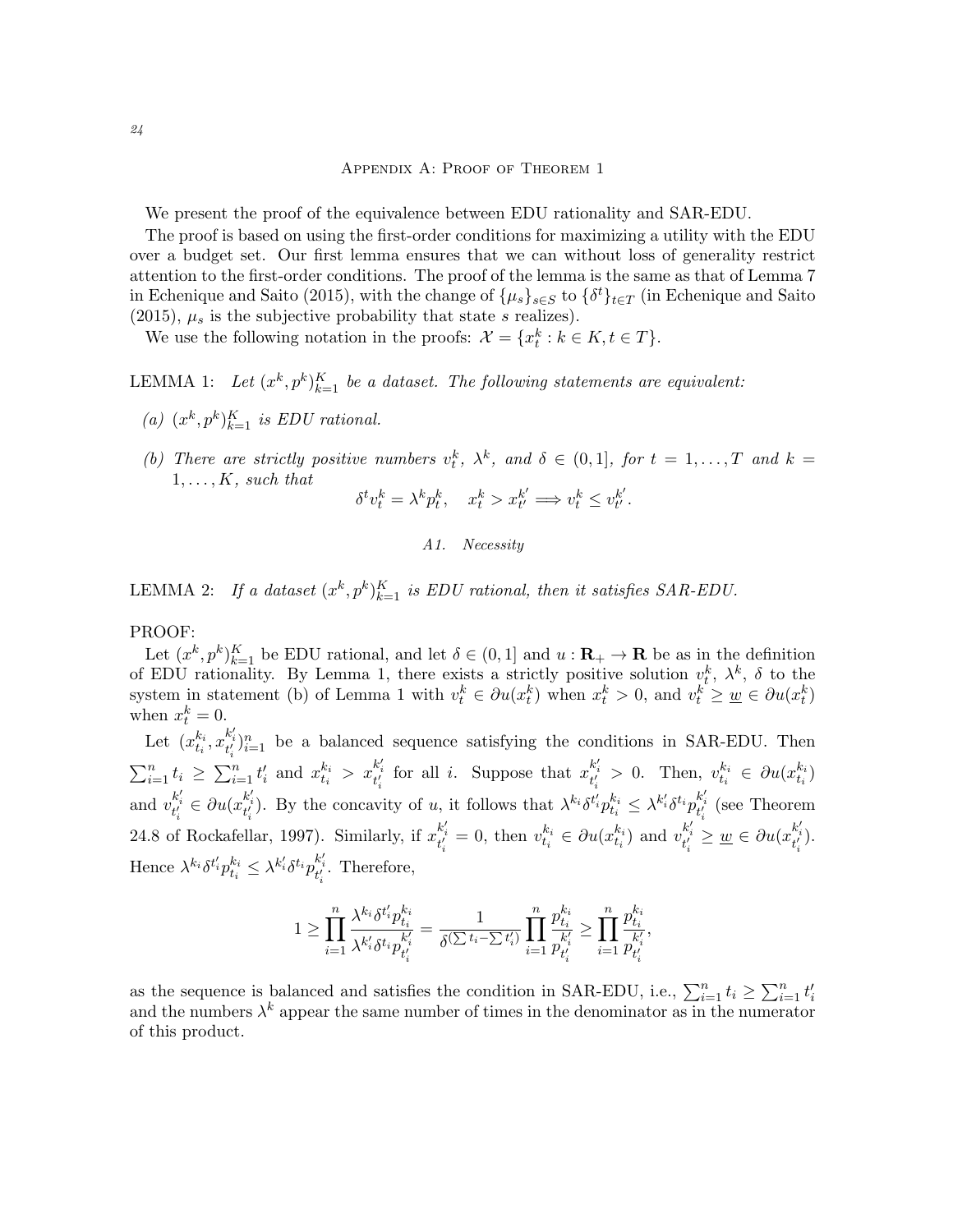# A2. Theorem of the Alternative

To prove sufficiency, we shall use the following lemma, which is a version of the Theorem of the Alternative. This is Theorem 1.6.1 in Stoer and Witzgall (1970). We shall use it here in the cases where  $\bf{F}$  is either the real or the rational numbers.

LEMMA 3: Let A be an  $m \times n$  matrix, B be an  $l \times n$  matrix, and E be an  $r \times n$  matrix. Suppose that the entries of the matrices A, B, and E belong to the commutative ordered field F. Exactly one of the following alternatives is true.

- 1) There is  $u \in \mathbf{F}^n$  such that  $A \cdot u = 0$ ,  $B \cdot u \ge 0$ ,  $E \cdot u \gg 0$ .
- 2) There is  $\theta \in \mathbf{F}^r$ ,  $\eta \in \mathbf{F}^l$ , and  $\pi \in \mathbf{F}^m$  such that  $\theta \cdot A + \eta \cdot B + \pi \cdot E = 0$ ;  $\pi > 0$  and  $\eta \geq 0$ .

We also use the following lemma, which follows from Lemma 3 (see Border (2013) or Chambers and Echenique (2014)):

LEMMA 4: Let A be an  $m \times n$  matrix, B be an  $l \times n$  matrix, and E be an  $r \times n$  matrix. Suppose that the entries of the matrices  $A, B,$  and  $E$  are rational numbers. Exactly one of the following alternatives is true.

- 1) There is  $u \in \mathbb{R}^n$  such that  $A \cdot u = 0$ ,  $B \cdot u \ge 0$ , and  $E \cdot u \gg 0$ .
- 2) There is  $\theta \in \mathbf{Q}^r$ ,  $\eta \in \mathbf{Q}^l$ , and  $\pi \in \mathbf{Q}^m$  such that  $\theta \cdot A + \eta \cdot B + \pi \cdot E = 0$ ;  $\pi > 0$  and  $\eta \geq 0$ .

## A3. Sufficiency

We proceed to prove the sufficiency direction. An outline of the argument is as follows. We know from Lemma 1 that it suffices to find a solution to the Afriat inequalities (actually first-order conditions), written as statement (b) in the lemma. We set up the problem to find a solution to a system of linear inequalities obtained from using logarithms to linearize the Afriat inequalities in Lemma 1.

Lemma 5 establishes that SAR-EDU is sufficient for SEU rationality when the logarithms of the prices are rational numbers. The role of rational logarithms comes from our use of a version of the theorem of the alternative (Lemma 4).

The next step in the proof (Lemma 6) establishes that we can approximate any dataset satisfying SAR-EDU with a dataset for which the logarithms of prices are rational, and for which SAR-EDU is satisfied. This step is crucial, and somewhat delicate.<sup>11</sup>

Finally, Lemma 7 establishes the result by using another version of the theorem of the alternative, stated as Lemma 3 above.

The statement of the lemmas follow. The rest of the paper is devoted to the proof of these lemmas.

<sup>11</sup>One might have tried to obtain a solution to the Afriat inequalities for "perturbed" systems (with prices that are rational after taking logs), and then considered the limit. This does not work because the solutions to our systems of inequalities are in a non-compact space. It is not clear how to establish that the limits exist and are well-behaved. Lemma 6 avoids the problem.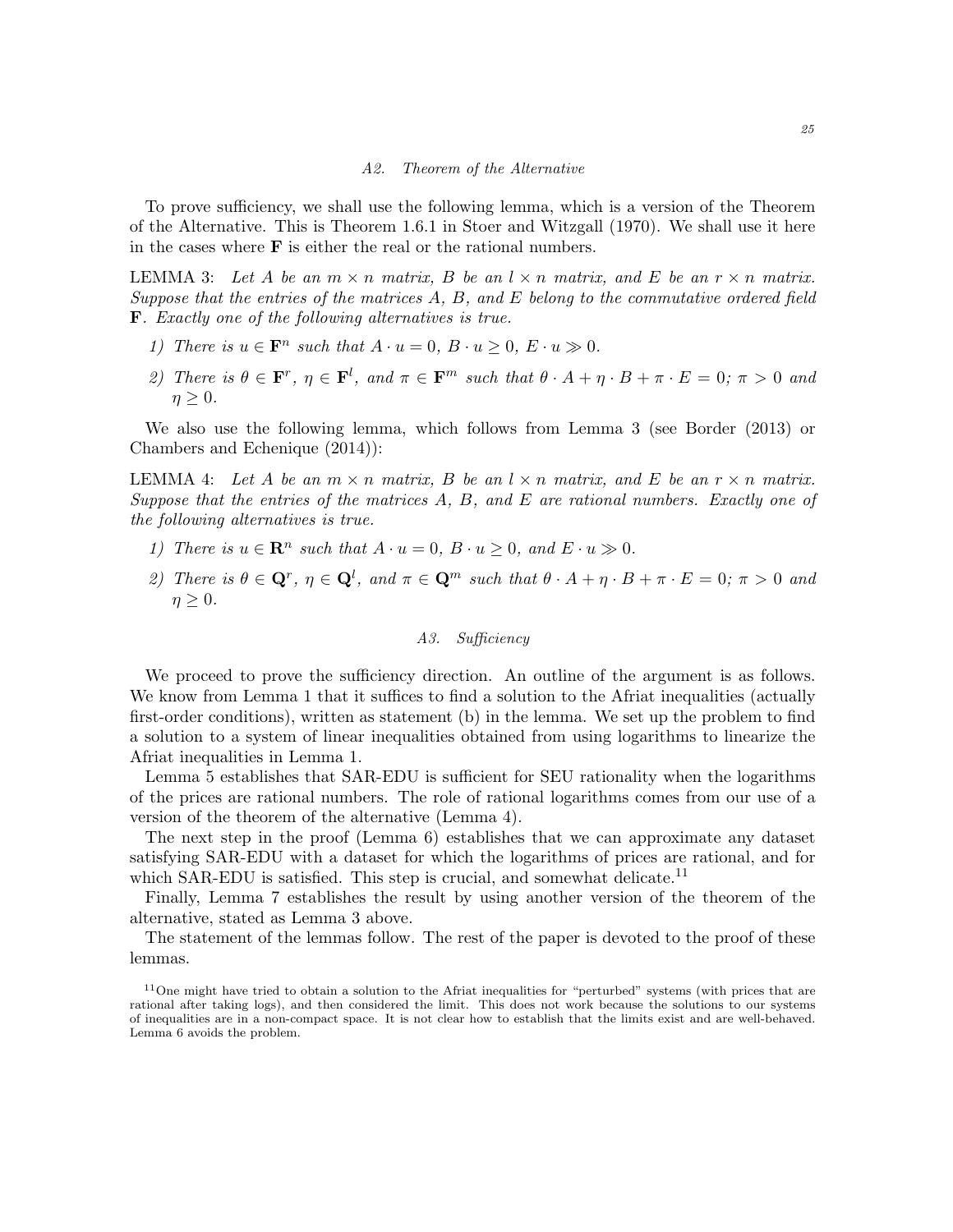LEMMA 5: Let data  $(x^k, p^k)_{k=1}^k$  satisfy SAR-EDU. Suppose that  $log(p_t^k) \in \mathbf{Q}$  for all k and t. Then there are numbers  $v_t^k$ ,  $\lambda^k$ ,  $\delta$ , for  $t \in T$  and  $k = 1, ..., K$  satisfying (b) in Lemma 1.

LEMMA 6: Let data  $(x^k, p^k)_{k=1}^k$  satisfy SAR-EDU. Then for all positive numbers  $\overline{\varepsilon}$ , there exists  $q_t^k \in [p_t^k - \overline{\varepsilon}, p_t^k]$  for all  $t \in \overline{T}$  and  $k \in K$  such that  $\log q_t^k \in \mathbf{Q}$  and the dataset  $(x^k, q^k)_{k=1}^k$ satisfy SAR-EDU.

LEMMA 7: Let data  $(x^k, p^k)_{k=1}^k$  satisfy SAR-EDU. Then there are numbers  $v_t^k$ ,  $\lambda^k$ ,  $\delta$ , for  $t \in T$  and  $k = 1, ..., K$  satisfying (b) in Lemma 1.

The proofs of Lemma 6 and 7 are similar to the proofs of Lemmas 12 and 13 in Echenique and Saito (2015). The proofs are in the online appendix.

A4. Proof of Lemma 5

We linearize the equation in statement (b) of Lemma 1. The result is:

(A1)  $\log v_t^k + t \log \delta - \log \lambda^k - \log p_t^k = 0,$ 

$$
(A2) \t\t x_t^k > x_{t'}^{k'} \Longrightarrow v_{t'}^{k'} \ge v_t^k,
$$

$$
(A3) \t\t \tlog \delta \leq 0.
$$

In the system comprised by (A1), (A2), and (A3), the unknowns are the real numbers  $\log v_t^k$ ,  $\log \delta$ ,  $k \in K$ , and  $t \in T$ .

First, we are going to write the system of inequalities  $(A1)$  and  $(A2)$  in a matrix form. We shall define a matrix A such that there are positive numbers  $v_t^k$ ,  $\lambda^k$ ,  $\delta$ , the logs of which we shall define a matrix A such that there are positive numbers  $v_t$ ,  $\lambda$ ,  $\lambda$ ,  $\lambda$ , the logs of which satisfy equation (A1) if and only if there is a solution  $w \in \mathbb{R}^{K \times (T+1)+1+K+1}$  to the system of equations

$$
A \cdot w = 0,
$$

and for which the last component of  $w$  is strictly positive.

Let A be a matrix with  $K \times (T + 1) + 1 + K + 1$  columns, defined as follows: We have one row for every pair  $(k, t)$ ; one column for every pair  $(k, t)$ ; one column for each k; and two additional columns. Organize the columns so that we first have the  $K \times (T+1)$  columns for the pairs  $(k, t)$ , then one of the single columns mentioned in last place, which we shall refer to as the  $\delta$ -column, then K columns (one for each k), and finally one last column. In the row corresponding to  $(k, t)$  the matrix has zeroes everywhere with the following exceptions: it has a 1 in the column for  $(k, t)$ , t in the  $\delta$  column, -1 in the column for k, and  $-\log p_t^k$  in the very last column.

Thus, matrix A looks as follows:

 (1,0) ··· (k,t) ··· (K,T) δ 1 ··· k ··· K p . . . . . . . . . . . . . . . . . . . . . . . . . . . (k,t) 0 · · · 1 · · · 0 t 0 · · · −1 · · · 0 − log p k t . . . . . . . . . . . . . . . . . . . . . . . . . . . .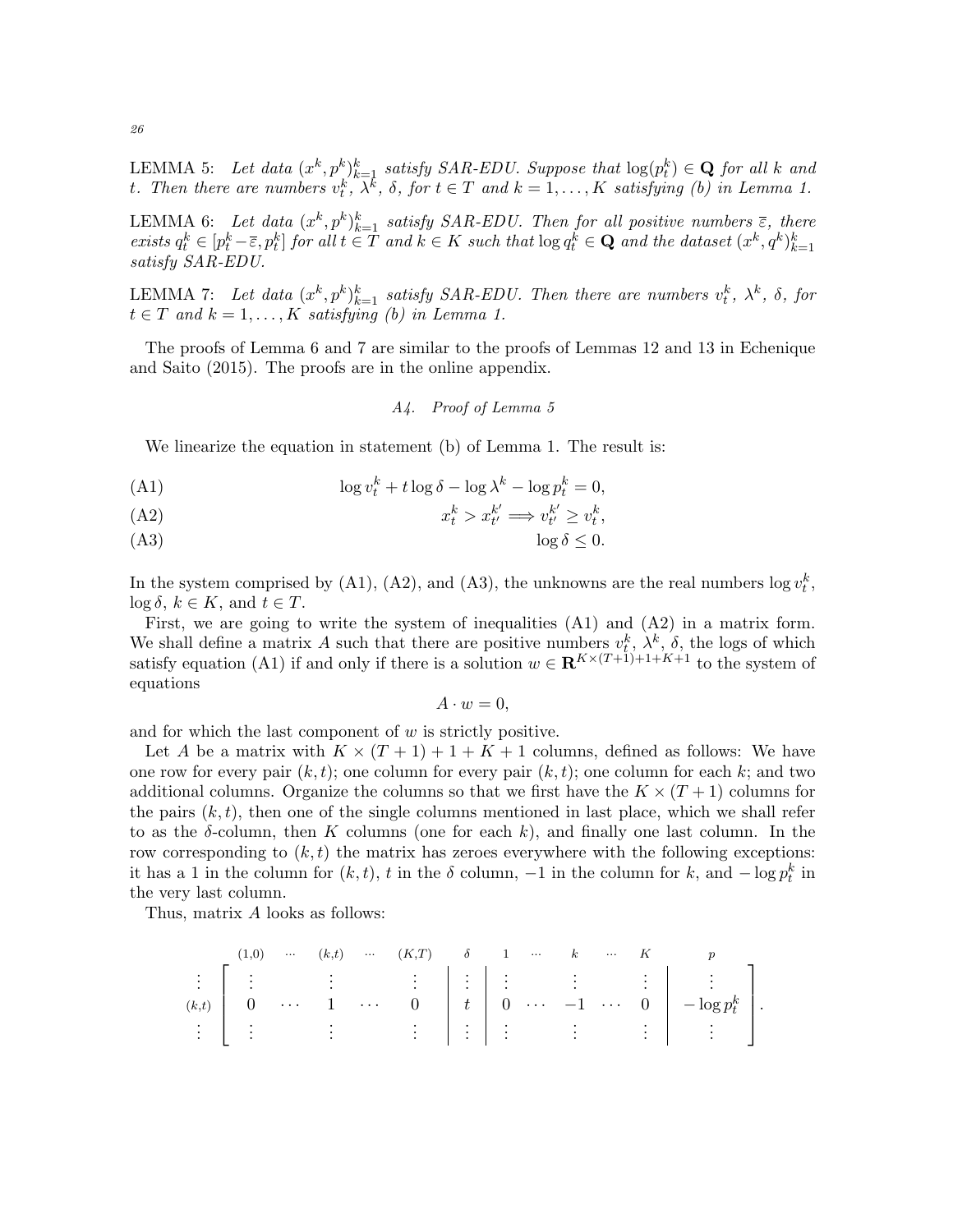Consider the system  $A \cdot w = 0$ . If there are numbers solving equation (A1), then these define a solution  $w \in \mathbf{R}^{K \times (T+1)+1+K+1}$  for which the last component is 1. If, on the other hand, there is a solution  $w \in \mathbf{R}^{K \times (T+1)+1+K+1}$  to the system  $A \cdot w = 0$  in which the last component is strictly positive, then by dividing through by the last component of  $w$  we obtain numbers that solve equation  $(A1)$ .

In second place, we write the system of inequalities  $(A2)$  and  $(A3)$  in matrix forms. Let B be a matrix with  $K \times (T + 1) + 1 + K + 1$  columns. Define B as follows: One row for every pair  $(k, t)$  and  $(k', t')$  with  $x_t^{\hat{k}} > x_{t'}^{k'}$  $k'$ ; in the row corresponding to  $(k, t)$  and  $(k', t')$  we have zeroes everywhere with the exception of a  $-1$  in the column for  $(k, t)$  and a 1 in the column for  $(k', t')$ . These rows captures the inequality  $(A2)$ . Finally, in the last row, we have zeroes everywhere with the exception of a  $-1$  at  $K \times (T+1) + 1$ th column. We shall refer to this last row as the  $\delta$ -row, which capturing the inequality (A3).

In the third place, we have a matrix  $E$  that captures the requirement that the last component of a solution be strictly positive. The matrix E has a single row and  $K \times (T+1)+1+K+1$ columns. It has zeroes everywhere except for 1 in the last column.

To sum up, there is a solution to the system  $(A1)$ ,  $(A2)$ , and  $(A3)$  if and only if there is a vector  $w \in \mathbb{R}^{K \times (T+1)+1+K+1}$  that solves the system of equations and linear inequalities:

$$
(S1): A \cdot w = 0, B \cdot w \ge 0, E \cdot w \gg 0.
$$

The entries of  $A, B$ , and  $E$  are integer numbers, with the exception of the last column of A. Under the hypothesis of the lemma we are proving, the last column consists of rational numbers.

By Lemma 4, then, there is such a solution  $w$  to  $S1$  if and only if there is no rational vector  $(\theta, \eta, \pi)$  that solves the system of equations and linear inequalities

$$
(S2): \theta \cdot A + \eta \cdot B + \pi \cdot E = 0, \ \eta \ge 0, \ \pi > 0.
$$

In the following, we shall prove that the non-existence of a solution  $w$  implies that the data must violate SAR-EDU. Suppose then that there is no solution w and let  $(\theta, \eta, \pi)$  be a rational vector as above, solving system S2.

By multiplying  $(\theta, \eta, \pi)$  by any positive integer we obtain new vectors that solve S2, so we can take  $(\theta, \eta, \pi)$  to be integer vectors.

Henceforth, we use the following notational convention: For a matrix D with  $K \times (T+1) +$  $1 + K + 1$  columns, write  $D_1$  for the submatrix of D corresponding to the first  $K \times (T + 1)$ columns, let  $D_2$  be the submatrix corresponding to the following one column (i.e.,  $\delta$ -column),  $D_3$  correspond to the next K columns, and  $D_4$  to the last column. Thus,  $D = [D_1 | D_2 | D_3 | D_4]$ . CLAIM 1: (i)  $\theta \cdot A_1 + \eta \cdot B_1 = 0$ ; (ii)  $\theta \cdot A_2 + \eta \cdot B_2 = 0$ ; (iii)  $\theta \cdot A_3 = 0$ ; and (iv)  $\theta \cdot A_4 + \pi \cdot E_4 = 0$ . *Proof.* Since  $\theta \cdot A + \eta \cdot B + \pi \cdot E = 0$ , then  $\theta \cdot A_i + \eta \cdot B_i + \pi \cdot E_i = 0$  for all  $i = 1, ..., 4$ .

For convenience, we transform the matrices A and B using  $\theta$  and  $\eta$ . We transform the matrices A and B as follows. Let us define a matrix  $A^*$  from A by letting  $A^*$  have  $K \times (T +$ 

Moreover, since  $B_3$ ,  $B_4$ ,  $E_1$ ,  $E_2$ , and  $E_3$  are zero matrices, we obtain the claim.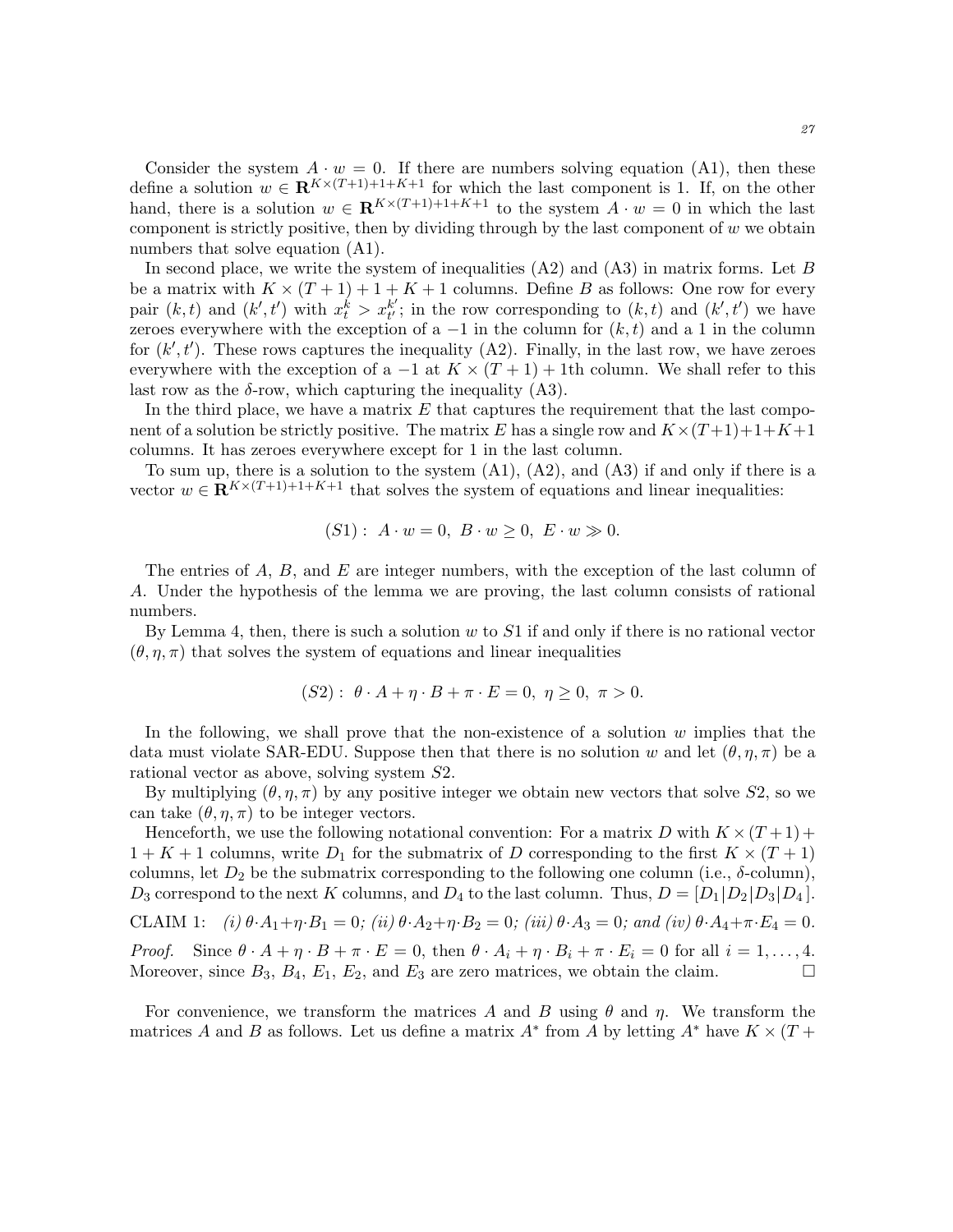$1+1+K+1$  columns that consists of the rows as follows: for each row in  $r \in A$  (i) have  $\theta_r$  copies of the rth row when  $\theta_r > 0$ ; (ii) omit row r when  $\theta_r = 0$ ; and (iii) have  $\theta_r$  copies of the rth row multiplied by  $-1$  when  $\theta_r < 0$ .

We refer to rows that are copies of some r in A with  $\theta_r > 0$  as *original* rows. We refer to rows that are copies of some r in A with  $\theta_r < 0$  as *converted* rows.

Similarly, we define the matrix  $B^*$  from B by including the same columns as B and  $\eta_r$ copies of each row (and thus omitting row r when  $\eta_r = 0$ ; recall that  $\eta_r \geq 0$  for all r).

CLAIM 2: For any  $(k, t)$ , all the entries in the column for  $(k, t)$  in  $A_1^*$  are of the same sign.

*Proof.* By definition of A, the column for  $(k, t)$  will have zero in all its entries with the exception of the row for  $(k, t)$ . In  $A^*$ , for each  $(k, t)$ , there are three mutually exclusive possibilities: the row for  $(k, t)$  in A can (i) not appear in  $A^*$ , (ii) it can appear as original, or (iii) it can appear as converted. This shows the claim.  $\Box$ 

CLAIM 3: There exists a sequence of pairs  $(x_{t_i}^{k_i}, x_{t_i'}^{k_i'})_{i=1}^{n^*}$  that satisfies a condition in SAR-EDU:  $x_{t_i}^{k_i} > x_{t'_i}^{k'_i}$  for all  $i = 1, ..., n^*$ .

*Proof.* We define such a sequence by induction. Let  $B^1 = B^*$ . Given  $B^i$ , define  $B^{i+1}$  as follows.

Denote by  $\geq^{i}$  the binary relation on X defined by  $z \geq^{i} z'$  if  $z > z'$  and there is at least one pair  $(k, t)$  and  $(k', t')$  for which (i)  $x_t^k > x_{t'}^{k'}$  $t'$ , (ii)  $z = x_t^k$  and  $z' = x_{t'}^{k'}$  $t'$ , and (iii) the row corresponding  $x_t^k > x_{t'}^{k'}$  $t'_{t'}$  in B has strictly positive weight in  $\eta$ .

The binary relation  $\geq i$  cannot exhibit cycles because  $\geq i \leq$ . There is therefore at least one sequence  $z_1^i, \ldots z_{L_i}^i$  in X such that  $z_j^i >^i z_{j+1}^i$  for all  $j = 1, \ldots, L_i - 1$  and with the property that there is no  $z \in \mathcal{X}$  with  $z >^i z_1^i$  or  $z_{L_i}^i >^i z$ .

Observe that  $B^i$  has at least one row corresponding to  $z_j^i > i z_{j+1}^i$  for all  $j = 1, ..., L_i - 1$ . Let the matrix  $B^{i+1}$  be defined as the matrix obtained from  $B^i$  by omitting one copy of the row corresponding to  $z_j^i > z_{j+1}^i$ , for all  $j = 1, \ldots L_i - 1$ .

The matrix  $B^{i+1}$  has strictly fewer rows than  $B^i$ . There is therefore  $n^*$  for which  $B^{n^*+1}$ either has no more rows, or  $B_1^{n^*+1}$  has only zeroes in all its entries (its rows are copies of the  $\delta$ -row which has only zeroes in its first  $K \times (T + 1)$  columns).

Define a sequence of pairs  $(x_{t_i}^{k_i}, x_{t_i'}^{k_i'})_{i=1}^{n^*}$  by letting  $x_{t_i}^{k_i} = z_1^i$  and  $x_{t_i'}^{k_i'} = z_{L_i}^i$ . Note that, as a result,  $x_{t_i}^{k_i} > x_{t_i'}^{k_i'}$  for all i. Therefore the sequence of pairs  $(x_{t_i}^{k_i}, x_{t_i'}^{k_i'})_{i=1}^{n^*}$  satisfies one of the conditions in SAR-EDU.

We shall use the sequence of pairs  $(x_{t_i}^{k_i}, x_{t_i'}^{k_i'})_{i=1}^{n^*}$  as our candidate violation of SAR-EDU.

Consider a sequence of matrices  $A^i, i = 1, ..., n^*$  defined as follows. Let  $A^1 = A^*, B^1 = B^*$ , and  $C^1 = \begin{bmatrix} A^1 \\ B^1 \end{bmatrix}$  $B^1$ . Observe that the rows of  $C^1$  add to the null vector by Claim 1.

We shall proceed by induction. Suppose that  $A<sup>i</sup>$  has been defined, and that the rows of  $C^i = \begin{bmatrix} A^i \\ D^i \end{bmatrix}$  $B^i$ add to the null vector.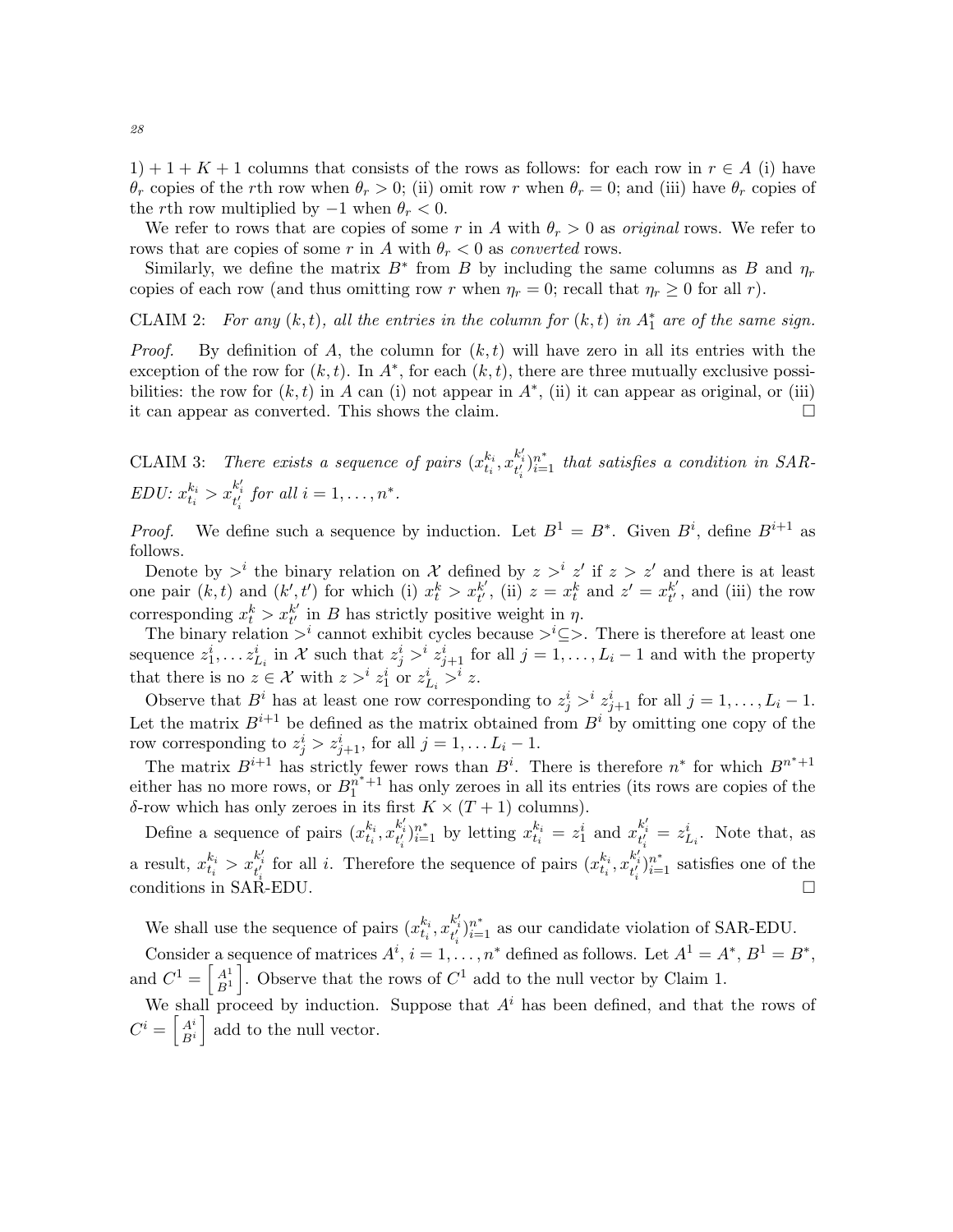Recall the definition of the sequence

$$
x_{t_i}^{k_i} = z_1^i > \ldots > z_{L_i}^i = x_{t_i'}^{k_i'}
$$

There is no  $z \in \mathcal{X}$  with  $z >^i z_1^i$  or  $z_{L_i}^i >^i z$ , so in order for the rows of  $C^i$  to add to zero there must be a -1 in  $A_1^i$  in the column corresponding to  $(k'_i, t'_i)$  and a 1 in  $A_1^i$  in the column corresponding to  $(k_i, t_i)$ . Let  $r_i$  be a row in  $A^i$  corresponding to  $(k_i, t_i)$ , and  $r'_i$  be a row corresponding to  $(k'_i, t'_i)$ . The existence of a -1 in  $A_1^i$  in the column corresponding to  $(k'_i, t'_i)$ , and a 1 in  $A_1^i$  in the column corresponding to  $(k_i, t_i)$ , ensures that  $r_i$  and  $r'_i$  exist. Note that the row  $r_i'$  is a converted row while  $r_i$  is original. Let  $A^{i+1}$  be defined from  $A^i$  by deleting the two rows,  $r_i$  and  $r'_i$ .

CLAIM 4: The sum of  $r_i$ ,  $r'_i$ , and the rows of  $B^i$  which are deleted when forming  $B^{i+1}$ (corresponding to the pairs  $z_j^i > z_{j+1}^i$ ,  $j = 1, ..., L_i - 1$ ) add to the null vector.

*Proof.* Recall that  $z_j^i >^i z_{j+1}^i$  for all  $j = 1, ..., L_i - 1$ . Thus, when we add the rows corresponding to  $z_j^i > i$   $z_{j+1}^i$  and  $z_{j+1}^i > i$   $z_{j+2}^i$ , then the entries in the column for  $(k, t)$  with  $x_t^k = z_{j+1}^i$  cancel out and the sum is zero in that entry. Thus, when we add the rows of  $B^i$  that are not in  $B^{i+1}$  we obtain a vector that is 0 everywhere except the columns corresponding to  $z_1^i$  and  $z_{L_i}^i$ . This vector cancels out with  $r_i + r'_i$ , by definition of  $r_i$  and  $r'_i$ .

CLAIM 5: The matrix  $A^*$  can be partitioned into pairs  $(r_i, r'_i)$ , in which the rows  $r'_i$  are converted and the rows  $r_i$  are original.

*Proof.* For each i,  $A^{i+1}$  differs from  $A^i$  in that the rows  $r_i$  and  $r'_i$  are removed from  $A^i$  to form  $A^{i+1}$ . We shall prove that  $A^*$  is composed of the  $2n^*$  rows  $r_i, r'_i$ .

First note that since the rows of  $C^i$  add up to the null vector, and  $A^{i+1}$  and  $B^{i+1}$  are obtained from  $A^i$  and  $B^i$  by removing a collection of rows that add up to zero, then the rows of  $C^{i+1}$  must add up to zero as well.

By way of contradiction, suppose that there exist rows left after removing  $r_{n^*}$  and  $r'_{n^*}$ . Then, by the argument above, the rows of the matrix  $C^{n^*+1}$  must add to the null vector. If there are rows left, then the matrix  $C^{n^*+1}$  is well defined.

By definition of the sequence  $B^i$ , however,  $B^{n^*+1}$  has all its entries equal to zero, or has no rows. Therefore, the rows remaining in  $A_1^{n^*+1}$  must add up to zero. By Claim 2, the entries of a column  $(k, t)$  of  $A^*$  are always of the same sign. Moreover, each row of  $A^*$  has a non-zero element in the first  $K \times (T+1)$  columns. Therefore, no subset of the columns of  $A_1^*$  can sum to the null vector.

CLAIM 6: (i) For any k and t, if  $(k_i, t_i) = (k, t)$  for some i, then the row  $r_i$  corresponding to  $(k, t)$  appears as original in  $A^*$ . Similarly, if  $(k'_i, t'_i) = (k', t')$  for some i, then the row corresponding to  $(k, t)$  appears converted in  $A^*$ . (ii) If the row corresponding to  $(k, t)$  appears as original in  $A^*$ , then there is some i with  $(k_i, t_i) = (k, t)$ . Similarly, if the row corresponding to  $(k, t)$  appears converted in  $A^*$ , then there is i with  $(k'_i, t'_i) = (k, t)$ .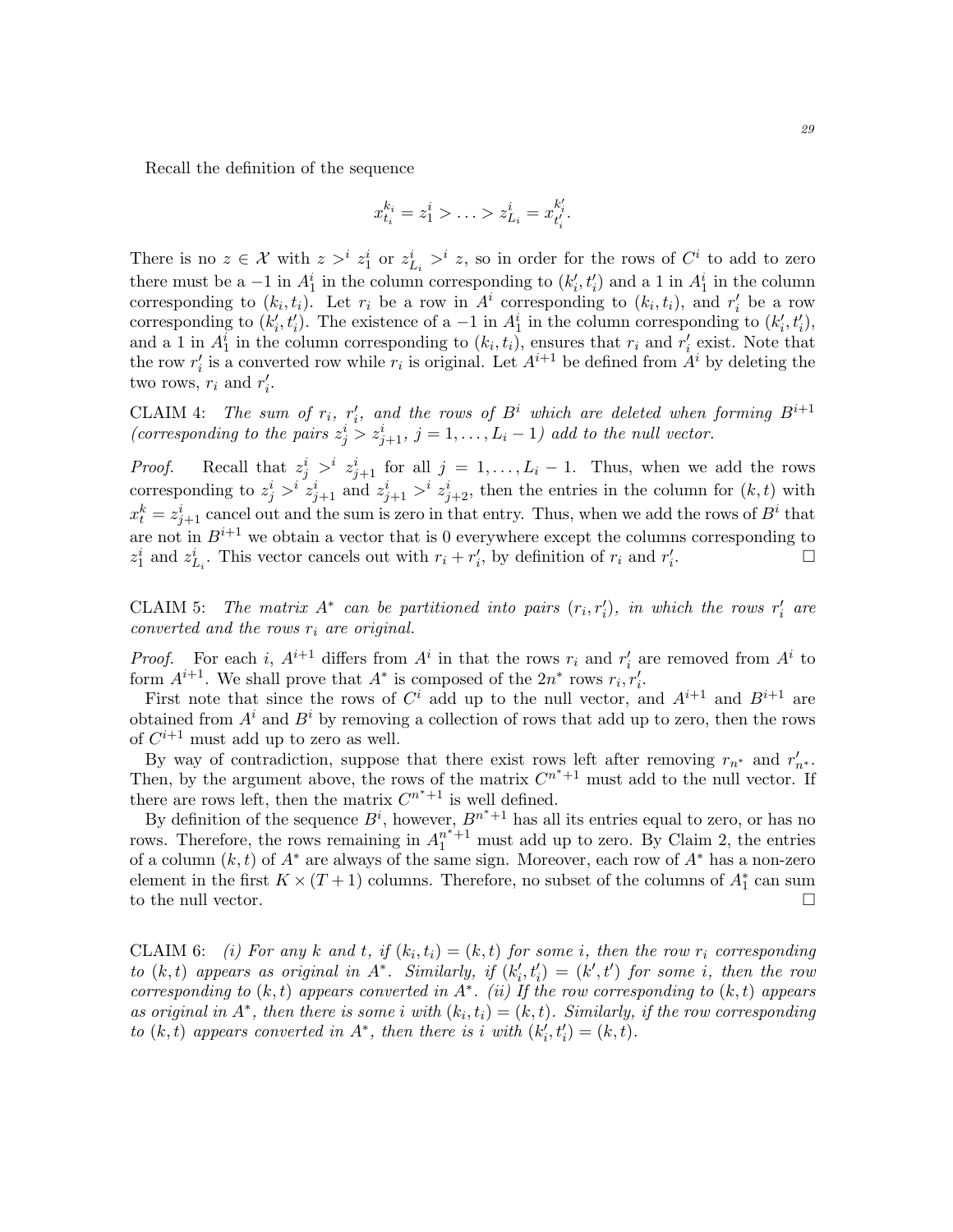*Proof.* (i) is true by definition of  $(x_{t_i}^{k_i}, x_{t_i'}^{k_i'})$ . (ii) is immediate from Claim 5 because if the row corresponding to  $(k, t)$  appears as original in  $A^*$  then it equals  $r_i$  for some i, and then  $x_t^k = x_{t_i}^{k_i}$ . Similarly when the row appears converted.

CLAIM 7: The sequence  $(x_{t_i}^{k_i}, x_{t_i'}^{k_i'})_{i=1}^n$  satisfies conditions in SAR-EDU: (a)  $\sum_{i=1}^{n^*} t_i \ge \sum_{i=1}^{n^*} t_i'$ and (b) the number of times k appears as  $k_i$  equals the number of times it appears as  $k'_i$ .

*Proof.* We first establish condition (a). Note that  $A_2^*$  is a vector, and in row r the entry of  $A_2^*$  is as follows. There must be a raw  $(k, t)$  in A of which the raw r is a copy. Therefore, the component at the row r of  $A_2^*$  is t if r is original and  $-t$  if r is converted. Now, by the construction of the sequence when r appears as original there is some *i* for which  $t = t_i$ , when r appears as converted there is some i for which  $t = t'_{i}$ . Thus, for each r there is i such that  $(A_4^*)_r$  is either  $t_i$  or  $-t'_i$ . By Claim 1 (ii),  $\theta \cdot A_2 + \eta \cdot B_2 = 0$ . Recall that  $\theta \cdot A_2$  equals the sum of the rows of  $A_2^*$ . Moreover,  $B_2$  is a vector that has zeroes everywhere except a  $-1$  in the  $\delta$  row (i.e.,  $K \times (T+1) + 1$ th row). Therefore, the sum of the rows of  $A_2^*$  equals  $\eta_{K \times (T+1)+1}$ , where  $\eta_{K\times(T+1)+1}$  is the  $K\times(T+1)+1$ th element of  $\eta$ . Since  $\eta\geq0$ , therefore,  $\sum_{i=1}^{n^*}t_i\geq\sum_{i=1}^{n^*}t'_i$ , and condition (a) is satisfied.

Now we turn to condition (b). By Claim 1 (iii), the rows of  $A_3^*$  add up to zero. Therefore, the number of times that  $k$  appears in an original row equals the number of times that it appears in a converted row. By Claim 6, then, the number of times  $k$  appears as  $k_i$  equals the number of times it appears as  $k'_i$ . Therefore, condition (b) is satisfied.

Finally, in the following, we show that  $\prod_{i=1}^{n^*} p_{t_i}^{k_i}/p_{t_i'}^{k_i'} > 1$ , which finishes the proof of Lemma 5 as the sequence  $(x_{t_i}^{k_i}, x_{t'_i}^{k'_i})_{i=1}^{n^*}$  would then exhibit a violation of SAR-EDU.

CLAIM 8:  $\prod_{i=1}^{n^*} p_{t_i}^{k_i} / p_{t_i'}^{k_i'} > 1.$ 

*Proof.* By Claim 1 (iv) and the fact that the submatrix  $E_4$  equals the scalar 1, we obtain

$$
0 = \theta \cdot A_4 + \pi E_4 = \left(\sum_{i=1}^{n^*} (r_i + r'_i)\right)_4 + \pi,
$$

where  $(\sum_{i=1}^{n^*}(r_i+r'_i))_4$  is the (scalar) sum of the entries of  $A_4^*$ . Recall that  $-\log p_{t_i}^{k_i}$  is the last entry of row  $r_i$  and that  $\log p_{t'_i}^{k'_i}$  is the last entry of row  $r'_i$ , as  $r'_i$  is converted and  $r_i$  original. Therefore the sum of the rows of  $A_4^*$  are  $\sum_{i=1}^{n^*} \log (p_{t'_i}^{k'_i}/p_{t_i}^{k_i})$ . Then,

$$
\sum_{i=1}^{n^*} \log(p_{t'_i}^{k'_i}/p_{t_i}^{k_i}) = -\pi < 0.
$$